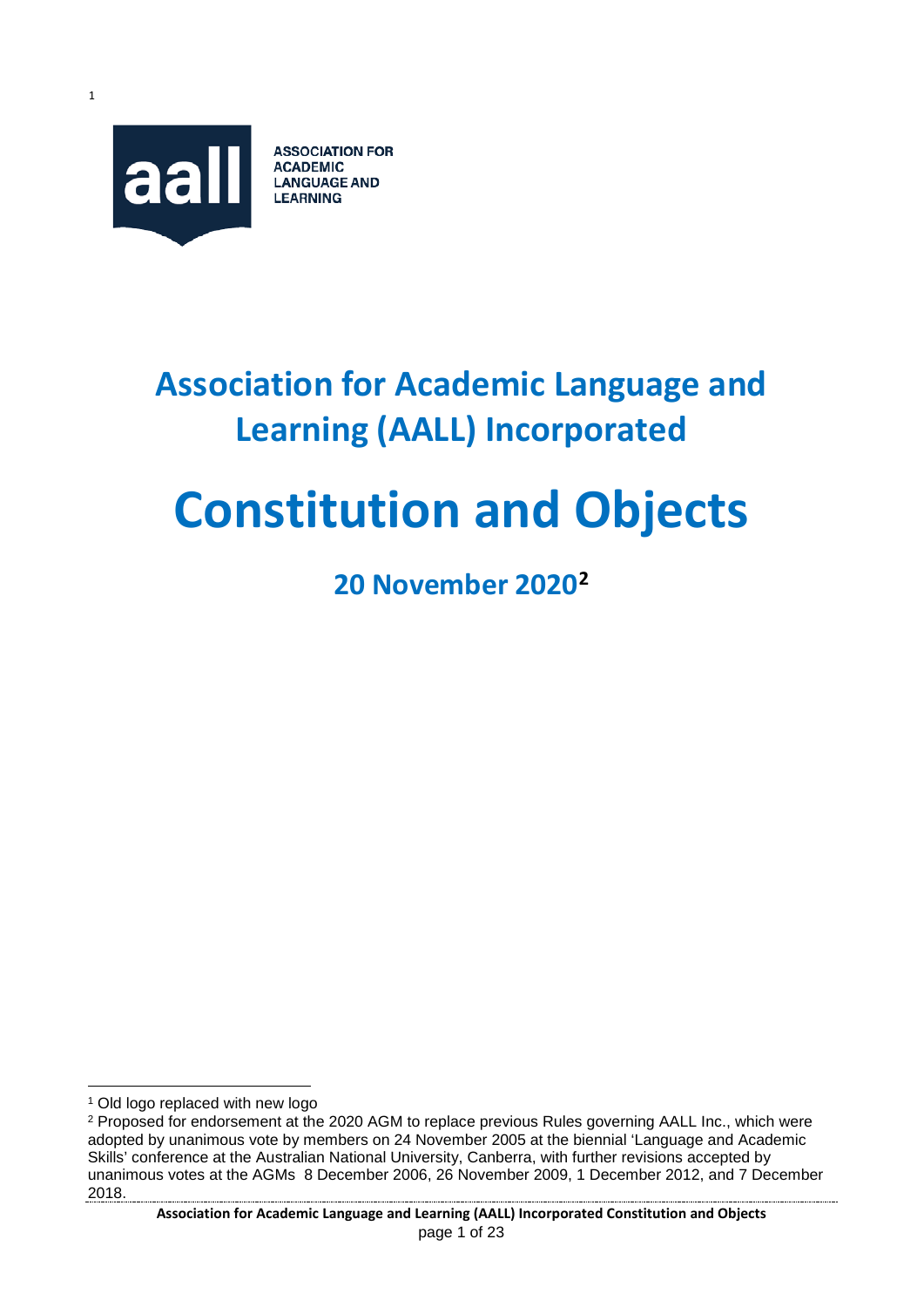#### Contents

| Part 3 Executive, sub-committees, working parties and interest groups8              |  |
|-------------------------------------------------------------------------------------|--|
|                                                                                     |  |
|                                                                                     |  |
|                                                                                     |  |
|                                                                                     |  |
|                                                                                     |  |
|                                                                                     |  |
|                                                                                     |  |
|                                                                                     |  |
|                                                                                     |  |
|                                                                                     |  |
|                                                                                     |  |
| 21 Leads of sub-committees, working parties and interest groups13                   |  |
| 22 Delegation by executive to sub-committee, working groups and/or interest group13 |  |
|                                                                                     |  |
|                                                                                     |  |
|                                                                                     |  |
|                                                                                     |  |
|                                                                                     |  |
|                                                                                     |  |
|                                                                                     |  |
|                                                                                     |  |
|                                                                                     |  |
|                                                                                     |  |
|                                                                                     |  |
|                                                                                     |  |
|                                                                                     |  |
|                                                                                     |  |
|                                                                                     |  |
|                                                                                     |  |
|                                                                                     |  |
|                                                                                     |  |
|                                                                                     |  |
|                                                                                     |  |
|                                                                                     |  |
|                                                                                     |  |
|                                                                                     |  |
|                                                                                     |  |
|                                                                                     |  |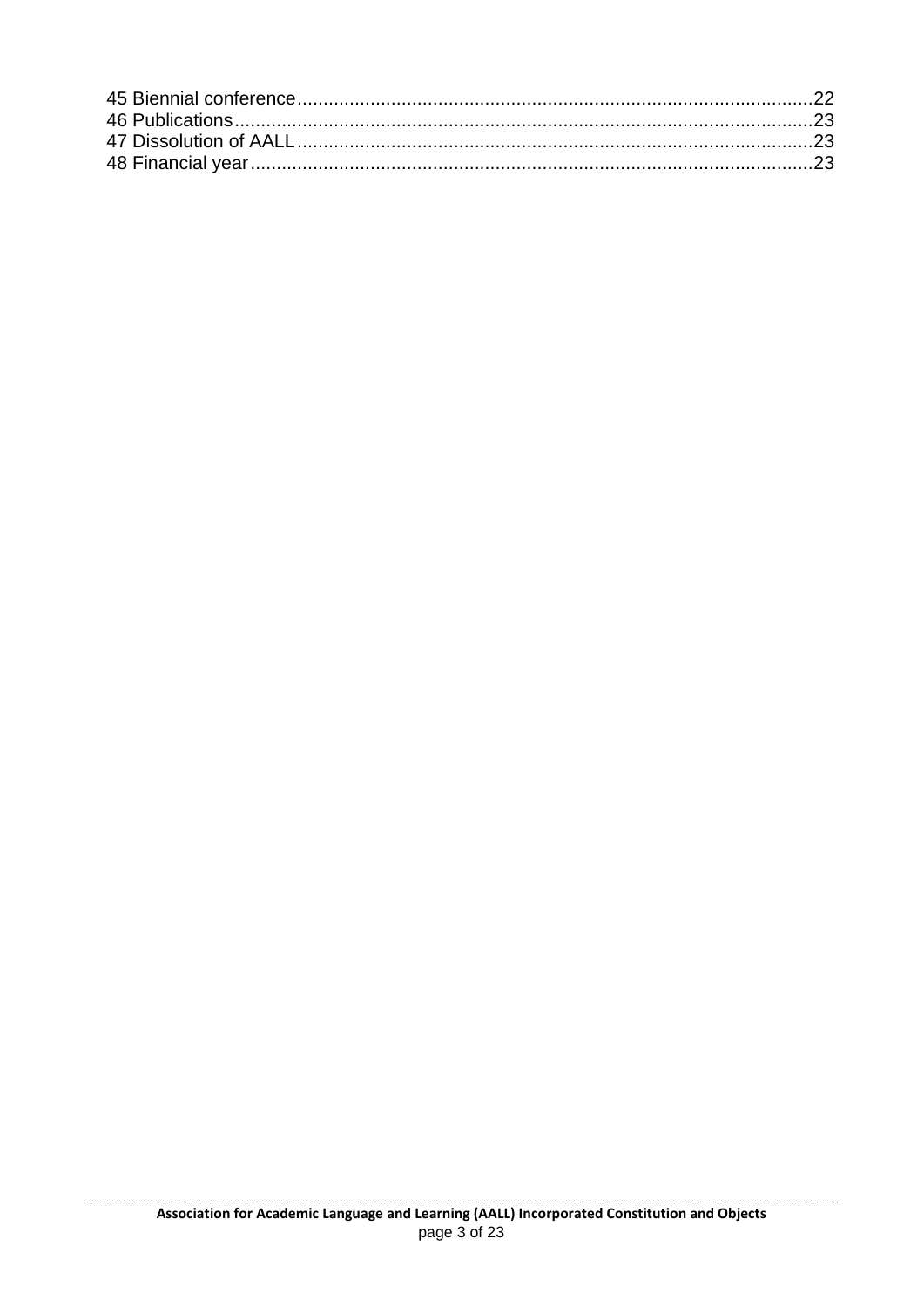# <span id="page-3-0"></span>*Part 1 Name and objects of the association*

#### <span id="page-3-1"></span>**1 Name**

The name of the association shall be the **Association for Academic Language and Learning Incorporated**, hereinafter referred to as **AALL**.

#### <span id="page-3-2"></span>**2 Objects – mission and goals[3](#page-3-3)**

#### (a) **Mission**

AALL is a professional association committed to representing and supporting tertiary academic language and learning educators in Australia, and others with an active interest in the field. AALL aims to provide members with opportunities to extend their professional networks and to enhance their practice through discussion, professional development, presentations, publications and research[.4](#page-3-4)

- (b) **Goals -** The goals of AALL are to:
- 1. encourage discussion, exchange information, share good practice and hold meetings and conferences on the diverse activities of academic language and learning in tertiary education in Australia,
- 2. facilitate networks between academic language and learning educators, services and associate bodies in tertiary education nationally and internationally,
- 3. identify, describe, analyse and discuss aspects of academic language and learning theory and practice through relevant research, professional development, publications and resources relating to learning and teaching and students' experience of tertiary education,
- 4. promote evidence-based practice and publish scholarly research via the association's Journal of Academic Language and Learning,
- 5. inform and advise the public, tertiary institutions and government bodies on academic language and learning development practices, quality assurance mechanisms and related policies, [5](#page-3-5) and
- 6. promote quality, diversity, internationalisation and flexibility in language and learning development.

<span id="page-3-3"></span><sup>&</sup>lt;sup>3</sup> Contains a re-draft of AALL mission and goals to help clarify what AALL is, who we represent and support, and what tangible outcomes and benefits AALL aims to achieve for its members.

<span id="page-3-4"></span><sup>4</sup> Mission statement replaces previous mission: "AALL is committed to promoting and providing academic language and learning development through policies, practices and research that build, enhance and extend teaching and learning opportunities for all students and staff in tertiary education settings."

<span id="page-3-5"></span><sup>5</sup> Goals replace previous goals, which were to "facilitate communication and collaboration among AALL members and provide a forum for the discussion of policy, practice and research especially through channels such as unilearn and the association's state-based affiliates; work towards institutional environments which provide the highest quality of learning experiences for all students and for all staff; support the development of core, disciplinary academic and professional skills and attributes in all tertiary education students; foster the recognition of the academic nature of the work of language and learning development through individual and collaborative research within and across tertiary institutions nationally and internationally; promote quality, diversity, internationalisation and flexibility in language and learning development; use publications and conferences to inform the wider academic community about the philosophies and practices of language and learning development in tertiary education; and act as a lobbying body on issues relevant to AALL members."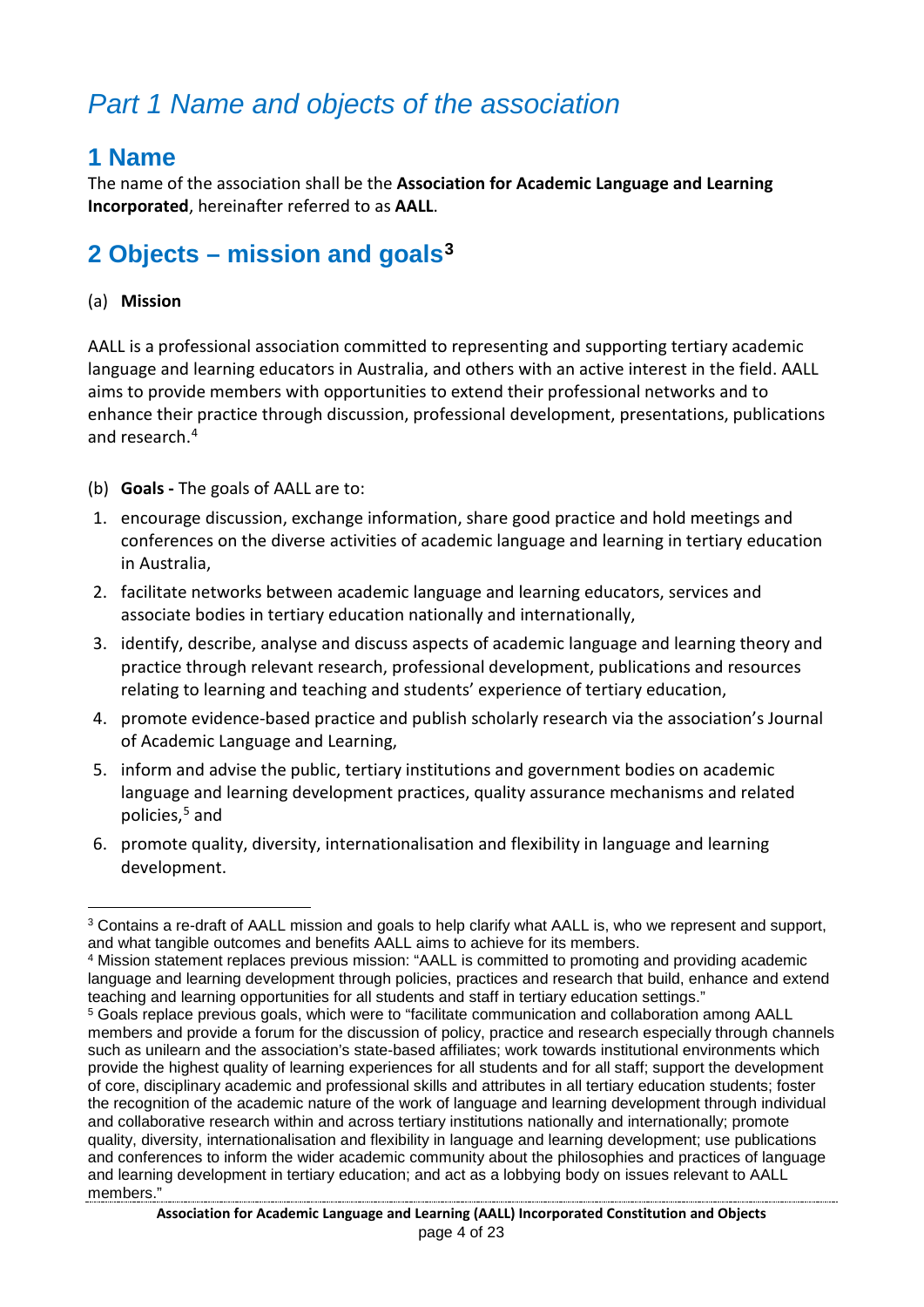# <span id="page-4-0"></span>*Part 2 Membership*

#### <span id="page-4-1"></span>**3 Membership qualifications**

- (a) AALL has two categories of membership:
	- (i) **Member**

Any person who expresses interest in the mission and goals of AALL, agrees to the terms and conditions of AALL membership, submits a completed membership form and pays prescribed membership fees can become a member. These steps are normally completed via an online membership portal. Upon electronic submission of payment, the person's name is automatically entered into a register of members, and the person is notified that their membership with the association has commenced.<sup>[6](#page-4-2)</sup>

#### (ii) **Honorary Life Member**

Any person who is interested in the mission and goals of AALL and who is elected to honorary life membership by the executive committee of AALL, hereinafter referred to as "the executive"[7](#page-4-3). Honorary life members will be elected because they have made a distinguished contribution to tertiary education or because they have served AALL well over a significant period. Honorary life members have voting rights but are not required to pay prescribed fees.

- (b) With the approval of a general meeting, the executive shall have the power to create, and appoint people to honorary positions of distinction other than those provided for under clause  $8$  3(a)(ii).
- (c) Failure to pay the prescribed membership fees by the date set for membership expiry (normally, upon the anniversary of the previous payment) will automatically terminate membership[.9](#page-4-5)
- (d) Payment on or before the expiry date will result in a membership renewal set to commence on the expiry date; payment after this expiry date will result in a new membership being generated, set to commence on the date of payment.<sup>[10](#page-4-6)</sup>
- (e) A person ceases to be a member of the association if the member dies, or resigns membership, or is expelled from the association. If a member of the association ceases to be a member, a delegated executive member $11$  must make an appropriate entry in the register

<span id="page-4-2"></span><sup>&</sup>lt;sup>6</sup> The first sentence in 3(a)(i) includes additional requirement for membership, i.e. to agree to membership terms and conditions (these will be as specified online prior to submission of payment, and will include, for example, respect for the intellectual property of others).

Final two sentences encapsulate membership processing via an online portal, and replace: "The association treasurer must on payment of the membership fees enter, within 28 days, the member's name in a register of members and, on the name being so entered the person becomes a member of the association."

<span id="page-4-3"></span><sup>&</sup>lt;sup>7</sup> The short form of the executive committee is included here, and thereafter used throughout the document. <sup>8</sup> Changed rule # to clause # where relevant for consistency.

<span id="page-4-5"></span><span id="page-4-4"></span><sup>&</sup>lt;sup>9</sup> This sentence [3(c)] reflects a change from manual expiry notifications sent to large groups of members at fixed times of the year to automated expiry notifications sent to individuals upon the anniversary of their previous membership payment. Replaces "Failure to pay the prescribed membership fees within a period of three months after the subscription has been due will automatically terminate membership."

<span id="page-4-6"></span><sup>10</sup> This sentence [3(d)] makes it clear that when a person pays after the expiry date, their membership period is not backdated; rather, the person is simply no longer a member during the period in which they are nonfinancial, but can rejoin for another full membership period set from the date of their new payment, if they wish to do so. Equally, members who pay a renewal fee prior to their expiry date have their membership extended for another full membership period set from the date of expiry (rather than the date of payment). It replaces: "At her/his request and on payment of prescribed fees and any money owed to the association, any person whose membership has been automatically terminated may be reinstated."

<span id="page-4-7"></span><sup>&</sup>lt;sup>11</sup> In 3(e), "a delegated executive member" replaces "treasurer". The person so delegated could be the treasurer or a different executive member (e.g. the secretary or a membership coordinator).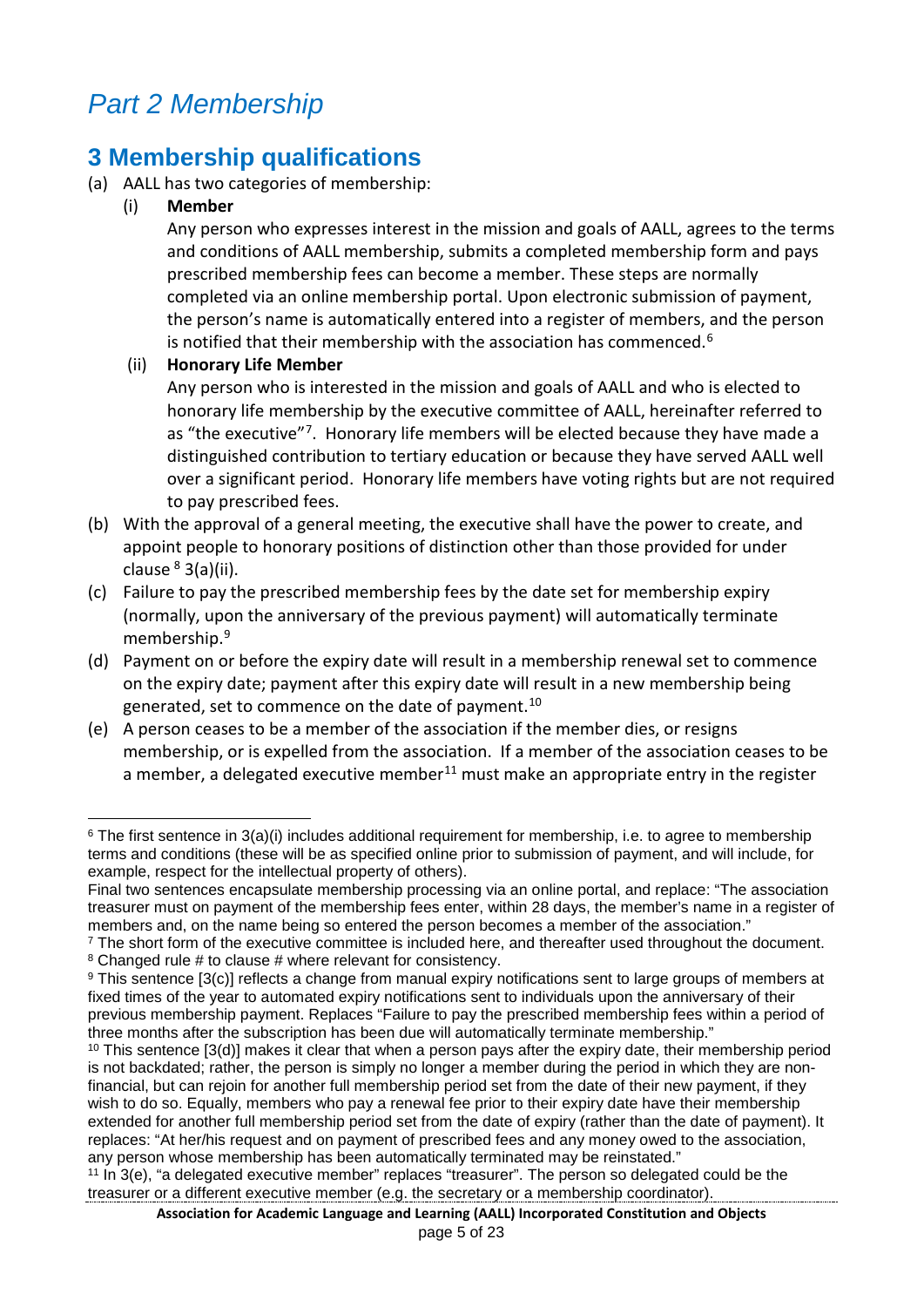of members recording the date on which the member ceased to be a member.

#### <span id="page-5-0"></span>**4 Register of members**

- (a) An automated register of members is maintained in the online portal, and specifies the name and email address of each person who is a member of the association together with the date on which the person became a member.<sup>[12](#page-5-4)</sup>
- (b) A back up electronic copy of the register (convertible to hard copy) is maintained on the shared drive, and is accessible to the executive, solely for the purposes of sending notices of meetings, events, resources, opportunities, membership notifications and other announcements relating to the association's mission and goals to other members. It is not to be distributed to others, except as might be required to comply with the Act.<sup>[13](#page-5-5)</sup>

#### <span id="page-5-1"></span>**5 Membership fees**

A member of the association must, on admission to membership and on the anniversary of their admission to membership in each subsequent year if they wish to continue to be a member, pay to the association an annual membership fee of \$2 or, if some other amount is determined by the executive, that other amount. Annual membership fees shall be determined by the executive in accordance with AALL's needs and ratified at the annual general meeting.

#### <span id="page-5-2"></span>**6 Members' liabilities**

The liability of a member of the association to contribute towards the payment of the debts and liabilities of the association or the costs, charges and expenses of the winding up of the association is limited to the amount, if any, unpaid by the member in respect of membership of the association as required by clause 5.

#### <span id="page-5-3"></span>**7 Resolution of disputes**

- (a) A dispute between a member and another member (in their capacity as members of the association, or a dispute between a member or members and the association, are to be referred to a Community Justice Centre for mediation under the Community Justices Act 1983.
- (b) If a dispute is not resolved by mediation within 3 months of the referral to a Community Justice Centre, the dispute is to be referred to arbitration.
- (c) The Commercial Arbitration Act 2010 applies to a dispute referred to arbitration.[14](#page-5-6)

<span id="page-5-4"></span> $12$  This sentence  $[4(a)]$  reflects the automatic storage of member details in the online portal, and replaces: "The treasurer of the association must establish and maintain a register of members of the association specifying the name and address of each person who is a member of the association together with the date on which the person became a member."

<span id="page-5-5"></span><sup>&</sup>lt;sup>13</sup> This sentence [4(b)] affords greater data privacy for members, and replaces: "The register of members must be kept at the principal place of administration of the association and must be open for inspection, free of charge, by any member of the association at any reasonable hour. AND A member of the association may obtain a copy of any part of the register on payment of a fee of \$1 for each page copied or, if some other amount is determined by the committee, that other amount.

<span id="page-5-6"></span><sup>14</sup> New clause inserted to cover disputes between members and/or between members and the association, copied from the Model Constitution Under the Associations Incorporation Act 2009.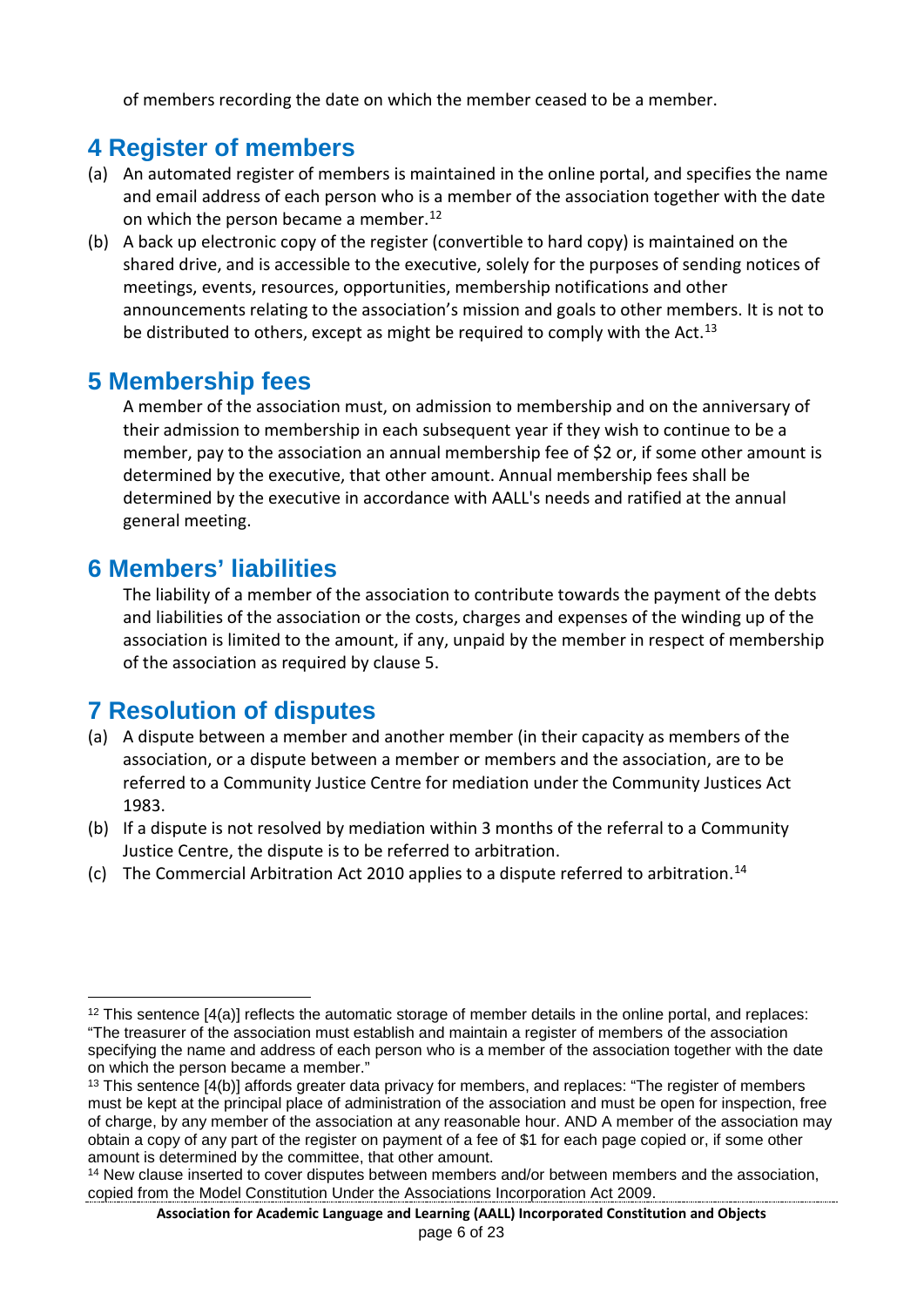#### <span id="page-6-0"></span>**8 Disciplining of members** [15](#page-6-2)

- (a) A complaint may be made to the executive by any person that a member of the association:
	- (i) has persistently refused or neglected to comply with a provision or provisions of this constitution or the association's code of conduct<sup>16</sup>, or
	- (ii) has persistently and willfully acted in a manner prejudicial to the interests of the association.
- (b) The executive may refuse to deal with the complaint if it considers the complaint to be trivial or vexatious in nature.[17](#page-6-4)
- (c) If the executive decides to deal with the complaint, the executive:
	- (i) must cause notice of the complaint to be served on the member concerned; and
	- (ii) must give the member at least 14 days from the time the notice is served within which to make submissions to the executive in connection with the complaint, and
	- (iii) must take into consideration any submissions made by the member in connection with the complaint.
- (d) The executive may, by resolution, expel the member from the association or suspend the member from membership of the association if, after considering the complaint and any submissions made in connection with the complaint, it is satisfied that the facts alleged in the complaint have been proved and that the expulsion or suspension is warranted in the circumstances. [18](#page-6-5)
- (e) If the executive expels or suspends a member, the secretary must, within 7 days after the action is taken, cause written notice to be given to the member of the action taken, of the reasons given by the executive for having taken that action and of the member's right of appeal under clause 9.
- (f) The expulsion or suspension does not take effect:
	- (i) until the expiration of the period within which the member is entitled to appeal against the resolution concerned, or
	- (ii) if within that period the member exercises the right of appeal, unless and until the association confirms the resolution under clause 9(e), whichever is the later.

#### <span id="page-6-1"></span>**9 Right of appeal of disciplined members**

- (a) A member may appeal to the association in general meeting against a resolution of the executive under clause 7, within 7 days after notice of the resolution is served on the member, by lodging with the secretary a notice to that effect.
- (b) The notice may, but need not, be accompanied by a statement of the grounds on which the member intends to rely for the purposes of the appeal.
- (c) On receipt of a notice from a member under clause (a), the secretary must notify the executive which is to convene a general meeting of the association to be held within 28 days after the date on which the secretary received the notice.

<span id="page-6-2"></span><sup>&</sup>lt;sup>15</sup> A change of numbering commences here due to insertion of previous clause. (This was previously clause 7.)

<span id="page-6-3"></span> $16$  In subclause  $8(a)(i)$ , non-compliance with the code of conduct the member has agreed to upon gaining membership is added as a cause for complaint that may be considered by the executive in the disciplining of members.

<span id="page-6-4"></span> $17$  New subclause  $[8(b)]$  added to enable the executive to first determine whether the complaint seems serious and substantiated, and to allow it to refuse to deal with it if it considers the complaint to be trivial or vexatious in nature, as in the Model Constitution Under the Associations Incorporation Act 2009.

<span id="page-6-5"></span><sup>&</sup>lt;sup>18</sup> Added qualifier to 8(d) with wording taken from the Model Constitution to indicate that the executive is not only satisfied that the allegations have been proved but also "that the expulsion or suspension is warranted in the circumstances."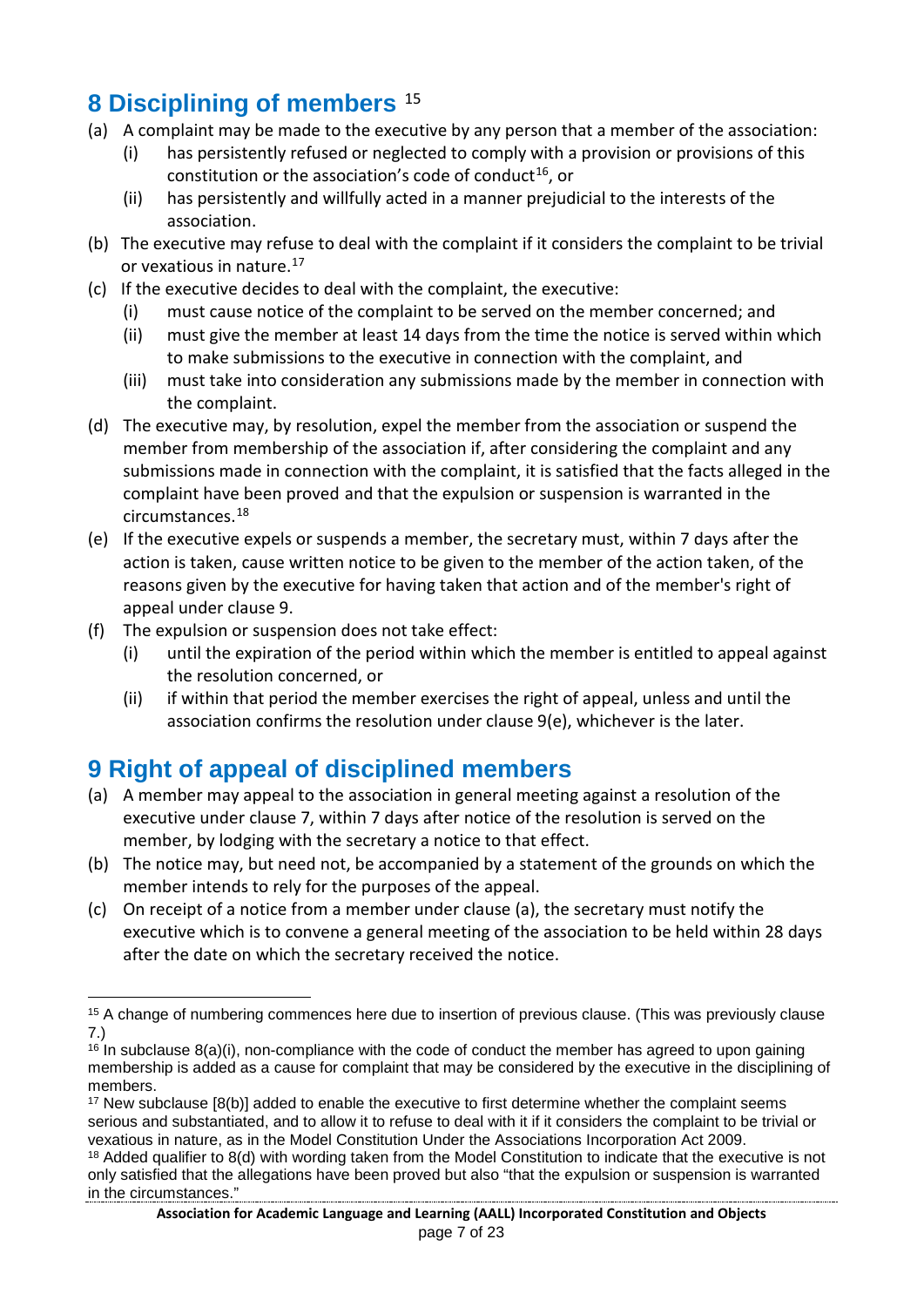- (d) At a general meeting of the association convened under clause (c):
	- (i) no business other than the question of the appeal is to be transacted, and
	- (ii) the executive and the member must be given the opportunity to state their respective cases orally or in writing, or both, and
	- (iii) the members present are to vote by secret ballot on the question of whether the resolution should be confirmed or revoked.
- (e) If at the general meeting the association passes a special resolution in favour of the confirmation of the resolution, the resolution is confirmed.

## <span id="page-7-0"></span>*Part 3 Executive, sub-committees, working parties and interest groups[19](#page-7-3)*

#### <span id="page-7-1"></span>**10 Powers of the executive**

- (a) The executive of the association<sup>[20](#page-7-4)</sup>, subject to the *Act*, and this constitution and to any resolution passed by the association in general meeting:
	- (i) is to control and manage the affairs of the association, and
	- (ii) may exercise all such functions as may be exercised by the association, other than those functions that are required by this constitution to be exercised by a general meeting of members of the association, and
	- (iii) has power to perform all such acts and do all such things as appear to the executive to be necessary or desirable for the proper management of the affairs of the association.
- (b) The executive shall have the power to establish, support and encourage sub-committees, working groups<sup>[21](#page-7-5)</sup> and interest groups within AALL. The executive will also have the power to dissolve such groups for actions carried out in AALL's name which are contrary to the mission and goals of the association or the association's good standing; all such decisions must be ratified at the next general meeting.

#### <span id="page-7-2"></span>**11 Constitution and membership of the executive[22](#page-7-6)**

- (a) The size of the executive will not exceed 24 members and will include at least 16 members (to be two from each state and territory) elected by the members of the association and a maximum of 8 co-opted members. Members of the AALL executive will be representative of tertiary institutions across Australian states and territories. Subject in the case of the first members of the executive to section 21 of the *Act*, the executive is to consist of: (i) the office-bearers of the association, and
	- (ii) up to, but not exceeding, 19 additional<sup>[23](#page-7-7)</sup> elected and co-opted executive members.
- (b) Co-opted members of the executive shall be members of the executive from the time of their co-option until the next election for the executive.
- (c) No member of AALL shall be eligible to stand for election, or to be co-opted, to the executive if this would result in the member being continuously on the executive for more than three

<span id="page-7-3"></span> <sup>19</sup> Changed title from "Part 3 Organisational structure, executive and officers of AALL"

<span id="page-7-4"></span><sup>&</sup>lt;sup>20</sup> The short form "the executive" has been introduced earlier in the document, hence the short form is used here.

<span id="page-7-5"></span><sup>&</sup>lt;sup>21</sup> Added "working groups" to phrases that include sub-committees and interest groups in clause 10(b), and subsequent clauses with the phrase.

<span id="page-7-6"></span><sup>&</sup>lt;sup>22</sup> Added "of the executive" to the title of clause 11 for clarity.

<span id="page-7-7"></span><sup>&</sup>lt;sup>23</sup> Changed clause 11 (a)(ii) from "20" to "19 additional", as public officer is now included in the count of office bearers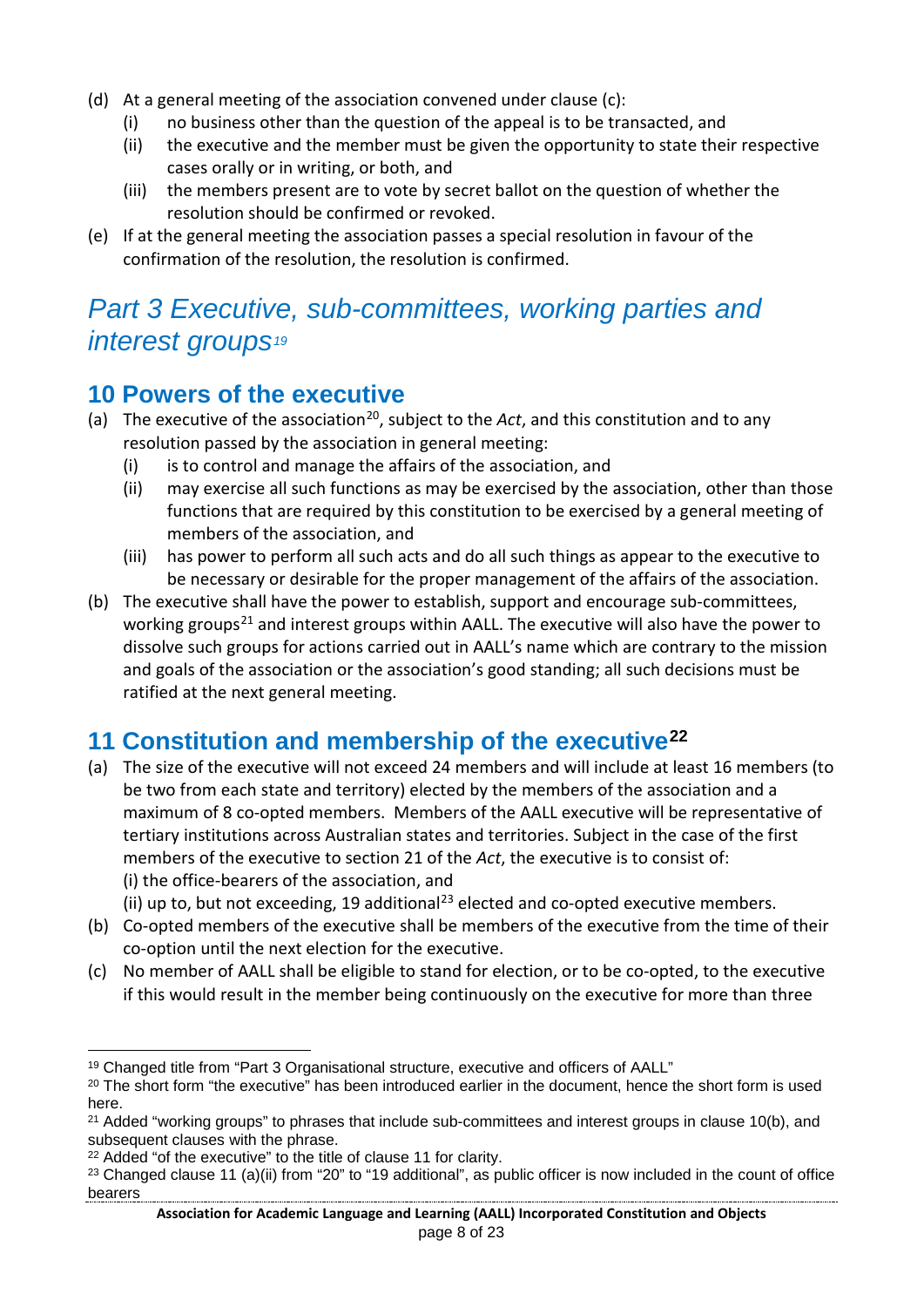consecutive periods of office (6 years)<sup>24</sup>, unless at a general meeting this provision is expressly waived with respect to a particular individual.

- (d) The office-bearers of the association are to be:
	- (i) the president,
	- (ii) the vice-president
	- (iii) the treasurer
	- (iv) the secretary
	- (v) the public officer<sup>[25](#page-8-1)</sup>
- (e) Additional roles taken on by state and territory representatives and/or other members coopted to the executive for this purpose shall include:
	- (i) journal editor lead,
	- (ii) conference convenor lead and
	- (iii) website development lead.
- (f) Additional roles taken on by state and territory representatives and/or other members coopted to the executive for this purpose may also include:
	- (iv) social media lead,
	- (v) national events coordination lead,
	- (vi) memberships and public relations lead,
	- (vii) email list and newsletters lead,
	- (viii) professional development and recognition lead,
	- (ix) research development lead, and
	- (x) external partnerships lead, etc.
- (g) In addition, it is recommended that the incoming executive seek to co-opt to the executive: (xi) one or two senior counsel(s) with prior AALL executive experience.<sup>[26](#page-8-2)</sup>
- (h) Ex-officio and co-opted members of the executive shall have similar powers and responsibilities to other members of the executive.
- (i) The term of office of all elected members of the executive shall be two years. Elections for the executive will be held in every alternate year.
- (j) In the event of a casual vacancy occurring in the membership of the executive, the executive may appoint a member of the association to fill the vacancy and the member so appointed is to hold office, subject to this constitution, until the conclusion of the annual general meeting next following the date of the appointment.

<span id="page-8-0"></span><sup>&</sup>lt;sup>24</sup> Added "(6 year) to clarify time length of three periods of office.

<span id="page-8-1"></span><sup>25</sup> Added public officer as office bearer in clause 11(d).

<span id="page-8-2"></span> $26$  Replaced text in clause 11 (e), (f) and (g) with expanded list of national leadership roles. [Previous text: "(e) The co-opted members include: (i) immediate past and future conference convenors, (ii) other officers appointed by the executive to address specific functions, and (iii) officers appointed to carry responsibility for AALL publications. Officers appointed to carry responsibility for all publications undertaken in AALL's name should be co-opted to the executive at least until the executive meeting following the election of a new executive, at which time it would be expected that their co-option would be extended. (f) When deciding how to fill co-opted positions on the executive, the executive should take into account achieving a balanced representation of interests and groups within the association. (g) Notwithstanding the above, the delete: annual AALL conference convenor should normally be appointed as an ex-officio member of the executive eighteen months prior to the conference they are to convene, and remain a member of the executive until such time as the business of that conference is concluded."] Depending on the size of the exec and what other ideas the exec has now or later, we could also include practice leads, e.g. digital and online learning practices lead, STEM practices lead, etc.More detailed roles and responsibilities could be published on the website and subject to regular review, as ALDinHE has done here [http://aldinhe.ac.uk/steering-group-roles/.](http://aldinhe.ac.uk/steering-group-roles/) Each lead is to be both a member of the executive, and also the chair of their sub-committee, working group or interest group, to have an open invitation for other members (including non-executive) members to express interest in joining- see also [https://drive.google.com/file/d/1--Q-meFTycJRbdO9gxqGg0jZEAi6Css-](https://drive.google.com/file/d/1--Q-meFTycJRbdO9gxqGg0jZEAi6Css-/view) [/view](https://drive.google.com/file/d/1--Q-meFTycJRbdO9gxqGg0jZEAi6Css-/view)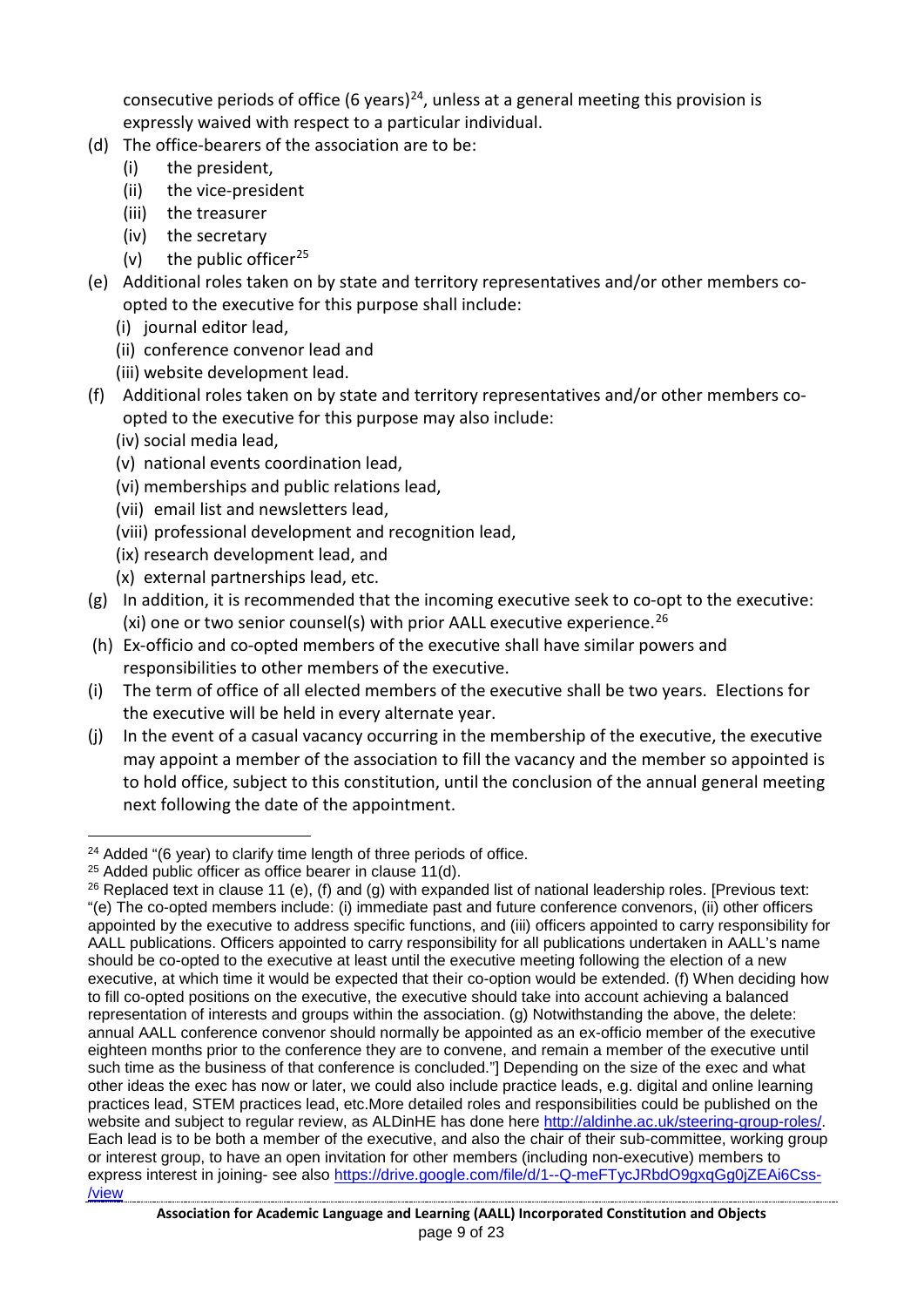(k) Outgoing members of the executive will assist and mentor incoming members of the executive for a period of 3 months following the election of new office bearers and other roles. They will maintain a centralised electronic copy of guidance notes and records for the roles that they fill, and make these available to incoming executive members upon their election. [27](#page-9-1)

#### <span id="page-9-0"></span>**12 Election of members**

- (a) Nominations of candidates for election as state or territory representatives on the executive:
	- (i) must be made in writing by 2 members of the association and accompanied by the written consent of the candidate and an accompanying statement by the nominee in support of their nomination<sup>28</sup>, and
	- (ii) must be called for at least 16 weeks before<sup>[29](#page-9-3)</sup> and delivered to the secretary of the association at least 10 weeks before the date fixed for the holding of the annual general meeting at which the term of the current executive is due to expire.
- (b) If insufficient nominations are received to fill all vacancies on the executive, the candidates nominated are taken to be elected and further nominations for the vacant positions are to be received at the annual general meeting.
- (c) If insufficient further nominations are received, any vacant positions remaining on the executive are taken to be casual vacancies.
- (d) If the number of nominations received is equal to the number of vacancies to be filled, the persons nominated are taken to be elected.
- (e) If the number of nominations received exceeds the number of vacancies to be filled, a ballot is to be held.
- (f) If the number of nominations for any state or territory exceeds the number of vacancies for that state or territory, the returning officer (normally the secretary) will, within one week of the close of nominations (and at least 9 weeks prior to the AGM) forward appropriate voting instructions and the supporting statements of nominees. The closing date for the election will be at least 6 weeks prior to the annual general meeting.<sup>[30](#page-9-4)</sup>
- (g) Votes must reach the returning officer by<sup>[31](#page-9-5)</sup> the closing date for the election and bear a datemark prior to midnight on that date. Votes received after this time or bearing a later datemark will be ineligible.
- (h) The president shall appoint a tellers committee comprising the returning officer plus at least one other member to verify the count of ballots.[32](#page-9-6)

<span id="page-9-1"></span> $27$  Lengthened handover specified in clause 11(e) from a single meeting to a 3 month transition period. Text replaces "Outgoing members of the executive should attend the first part of the executive meeting immediately following the election, for the purposes of transferring responsibilities to the new executive." <sup>28</sup> Added to subclause 12(a)(i) a requirement for nominees to include a supporting statement in their original nomination. This will help streamline later election processes.

<span id="page-9-3"></span><span id="page-9-2"></span><sup>&</sup>lt;sup>29</sup> Added a date by which members are informed about a call for nominations.

<span id="page-9-4"></span><sup>30</sup> Moved dates forward for completion of different phases of the election process [subclause 11(f)]. Earlier dates are possible as a result of using online ballots and gathering supporting statements. Previous text was: "the returning officer will, after the close of nominations, forward at least four weeks before the closing date for the election, appropriate voting papers to all members in each relevant state or territory. The closing date for the election will be three weeks prior to the annual general meeting. Competing nominees will be asked to provide a statement in support of their election which will be forwarded with the voting."

<span id="page-9-5"></span><sup>&</sup>lt;sup>31</sup> Changed timeline for receipt of vote in subclause 11(f) from "no later than one week after the closing date" to "by the closing date". Electronic polling make this possible.

<span id="page-9-6"></span><sup>32</sup> Changed subclause 12(h) as consistent with online polling processes. Previous text was: "The president shall appoint a tellers committee comprising the returning officer plus at least two or more members to count the ballots."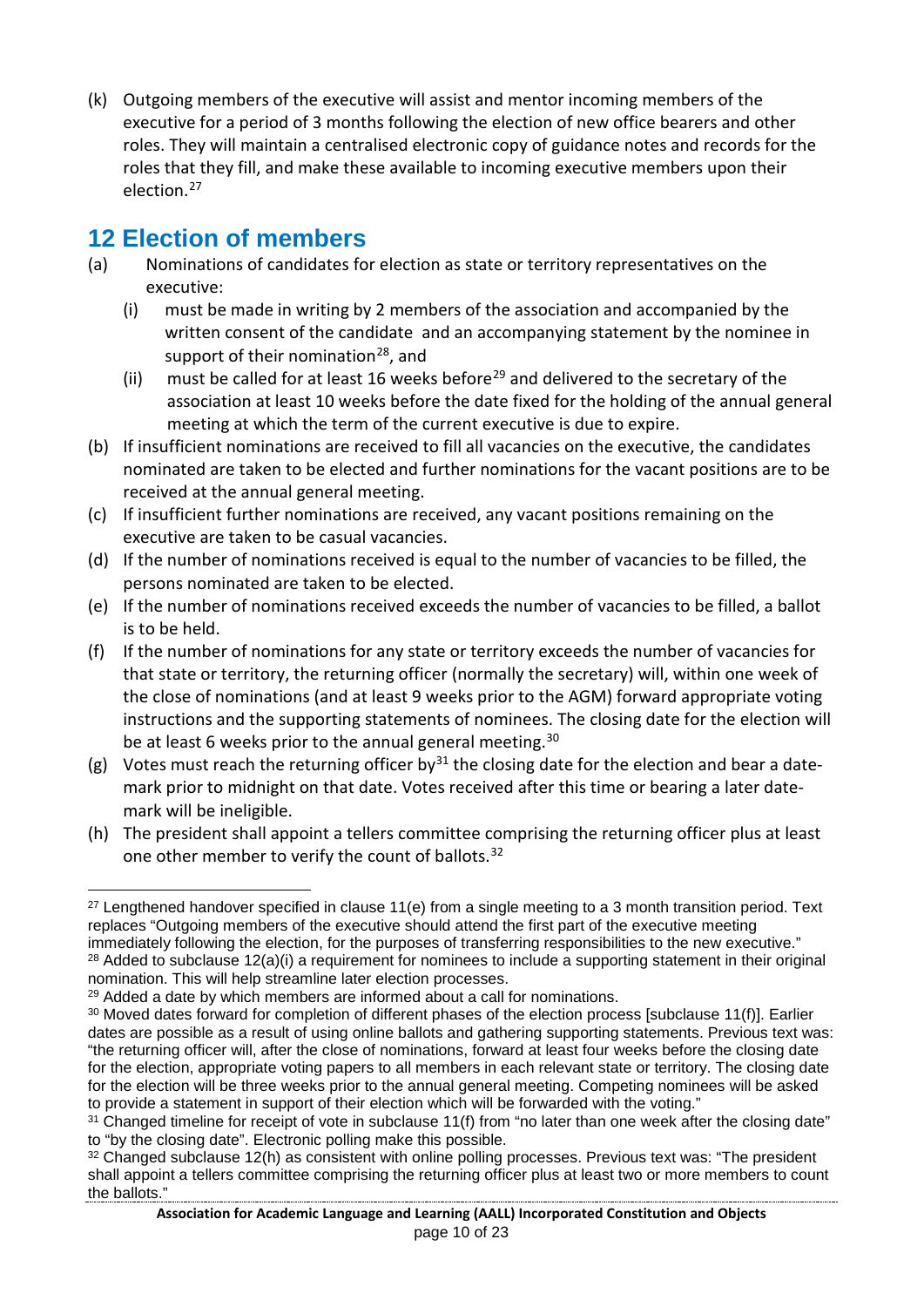- (i) In the event of tied votes, the name of the person elected will be determined by lot by the returning officer.
- (j) Candidates will be notified of the outcome of the election within one week of this, with successful candidates sent information on the next stage of elections for office bearers and other national roles.<sup>[33](#page-10-3)</sup>
- (k) Each new executive will elect, at its first meeting, from its members the office bearers of the association, and will call for nominations for other national roles.<sup>[34](#page-10-4)</sup>

#### <span id="page-10-0"></span>**13 Responsibilities[35](#page-10-5) of executive members**

- (a) Executive members agree to:
	- (i) attend at least two-thirds of executive meetings and actively participate,
	- (ii) communicate with other executive members regularly and promptly,
	- (iii) fulfil the functions and responsibilities of their role(s),
	- (iv) encourage the active participation of other members in association activities,
	- (v) mentor new executive members for 3 months post-completion of their roles,
	- (vi) develop and maintain operational and procedural documents for their role, and
	- (vii) store these centrally and transfer them to role incumbents, and
	- (viii) abide by the provisions of the [Associations Incorporation Act,](https://www.fairtrading.nsw.gov.au/associations-and-co-operatives/associations/running-an-association/management-committee) including those concerning use of position and disclosure of interests.<sup>[36](#page-10-6)</sup>

#### <span id="page-10-1"></span>**14 President[37](#page-10-7)**

- (a) The president provides strategic and operational leadership to the executive, supports executive member functions, and is committed to representing the views of the executive as a public spokesperson for the association.
- (b) The president must have been a member of the AALL executive for at least 12 months before being eligible to be elected to this position.
- (c) The president fosters national and international links with professional associations and organisations.
- (d) The president chairs executive meetings, AGMs and office bearer meetings.

#### <span id="page-10-2"></span>**15 Vice-president[38](#page-10-8)**

- (a) The vice-president assists in leading and supporting executive member functions, and acts as president and public spokesperson when the president is absent.
- (b) The vice-president must have been a member of the AALL executive for at least 12 months before being eligible to be elected to this position.
- (c) The vice-president helps to foster national and international links, and chairs meetings as necessary.
- (d) The vice-president oversees AALL grants, including promoting grant rounds, and coordinating review panels, reports, information sessions and feedback processes.

<span id="page-10-3"></span><sup>&</sup>lt;sup>33</sup> Subclause 12(i0 added to assist incoming state and territory representatives to consider nominating for additional executive roles.

<span id="page-10-4"></span><sup>&</sup>lt;sup>34</sup> In subclause 12(k), added "at its first meeting" and a note on the call for nominations for other national roles. Deleted the requirement to elect a separate returning officer, as this normally falls to the secretary. <sup>35</sup> Changed wording of clause 13 title from "requirements of" to "responsibilities of".

<span id="page-10-6"></span><span id="page-10-5"></span><sup>&</sup>lt;sup>36</sup> Clause 13 newly added to indicate the shared responsibilities of executive members.

<span id="page-10-8"></span><span id="page-10-7"></span><sup>&</sup>lt;sup>37</sup> Clause 14 newly added to indicate key functions of the president. Previously these were unspecified. <sup>38</sup> Clause 15 newly added to indicate key functions of the vice-president. Previously these were unspecified.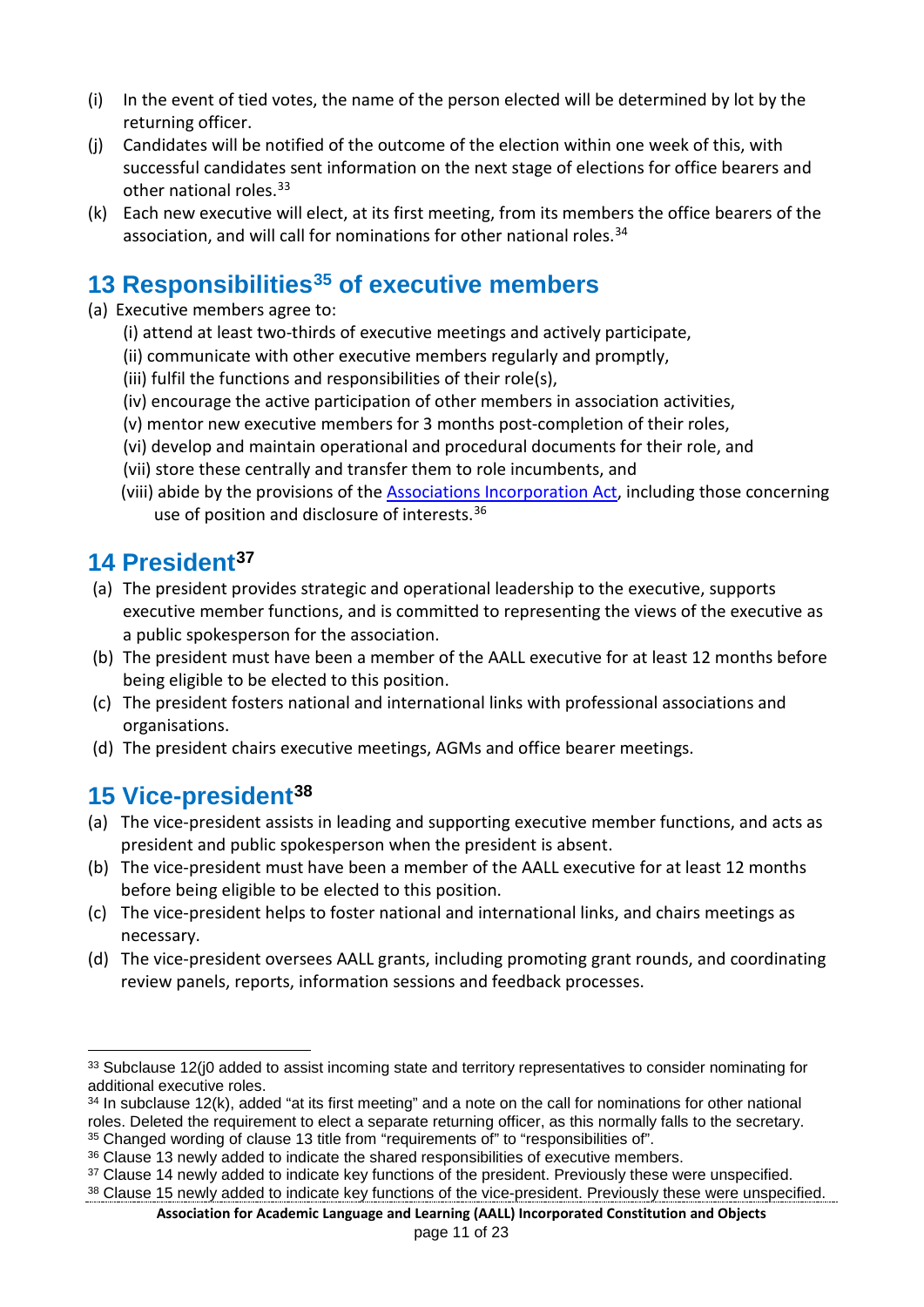#### <span id="page-11-0"></span>**16 Secretary[39](#page-11-4)**

- (a) The secretary coordinates executive and AGM meeting processes, including establishing dates, preparing agendas, keeping minutes, and calling for and disseminating reports.
- (b) The secretary must have been a member of the AALL executive for at least 12 months before being eligible to be elected to this position.
- (c) The secretary acts as returning officer for state and territory representative elections, and maintains registers of appointments of office-bearers and other executive roles.
- (d) The secretary of the association must, as soon as practicable after being appointed as secretary, lodge notice with the association of his or her address.
- (e) The secretary supports the president, vice-president and treasurer in any necessary administrative assistance as required.

#### <span id="page-11-1"></span>**17 Treasurer[40](#page-11-5)**

- (a) The treasurer manages bank accounts, maintains accurate financial records, and coordinates incoming and outgoing payments, so that financial commitments of the association are met.
- (b) The treasurer provides ongoing financial reporting, oversight and advice to the executive, and prepares and presents budgets for approval at the AGM.
- (c) The treasurer attends AALL office bearer and executive meetings.
- (d) The treasurer can be a member of the AALL executive by virtue of being a state or territory representative, or by being coopted from general AALL membership.

#### <span id="page-11-2"></span>**18 Public officer[41](#page-11-6)**

- (a) The public officer ensures [legal reporting requirements](https://www.fairtrading.nsw.gov.au/associations-and-co-operatives/associations/starting-an-association/public-officer) are met, is an authorised signatory for AALL, and notifies Fair Trading NSW of AALL official address changes within 28 days.
- (b) The public officer must be over 18 years of age and reside in New South Wales.
- (c) The public officer acts as the central contact for AALL, responds to enquiries received through the association website, and brings items requiring action to the attention of the executive.
- (d) The public officer attends AALL office bearer and executive meetings, and manages access to centralised electronic document storage locations as a means of transferring documents between incoming and outgoing executive members.

#### <span id="page-11-3"></span>**19 State and territory representatives[42](#page-11-7)**

- (a) State and territory representatives organise and run state/territory meetings and events, maintain regular communication with local members, and promote opportunities for local members to actively participate in the association.
- (b) State and territory representatives attend and contribute to executive meetings, regularly

<span id="page-11-6"></span><sup>41</sup> Clause 18 newly added to indicate the key functions of the public officer.

<span id="page-11-7"></span> $42$  Clause 19 newly added to indicate the key functions of state and territory representatives.

**Association for Academic Language and Learning (AALL) Incorporated Constitution and Objects**

<span id="page-11-4"></span><sup>&</sup>lt;sup>39</sup> Clause 16 replaces previous clause 12, which focused on procedural matters for meetings than on the key functions of the secretary. Procedural documents are filed in the executive's shared electronic repository. Previous text was: (a) The secretary of the association must, as soon as practicable after being appointed as secretary, lodge notice with the association of his or her address. (b) It is the duty of the secretary to keep minutes of: (i) all appointments of office-bearers and members of the committee, (ii) the names of members of the committee present at a committee meeting or a general meeting, and (iii) all proceedings at committee meetings and general meetings. (c) Minutes of proceedings at a meeting must be signed by the chairperson of the meeting or by the chairperson of the next succeeding meeting.

<span id="page-11-5"></span><sup>40</sup> Replaces clause 13: It is the duty of the treasurer of the association to ensure: (i) that all money due to the association is collected and received and that all payments authorised by the association are made, and (ii) that correct books and accounts are kept showing the financial affairs of the association, including full details of all receipts and expenditure connected with the activities of the association.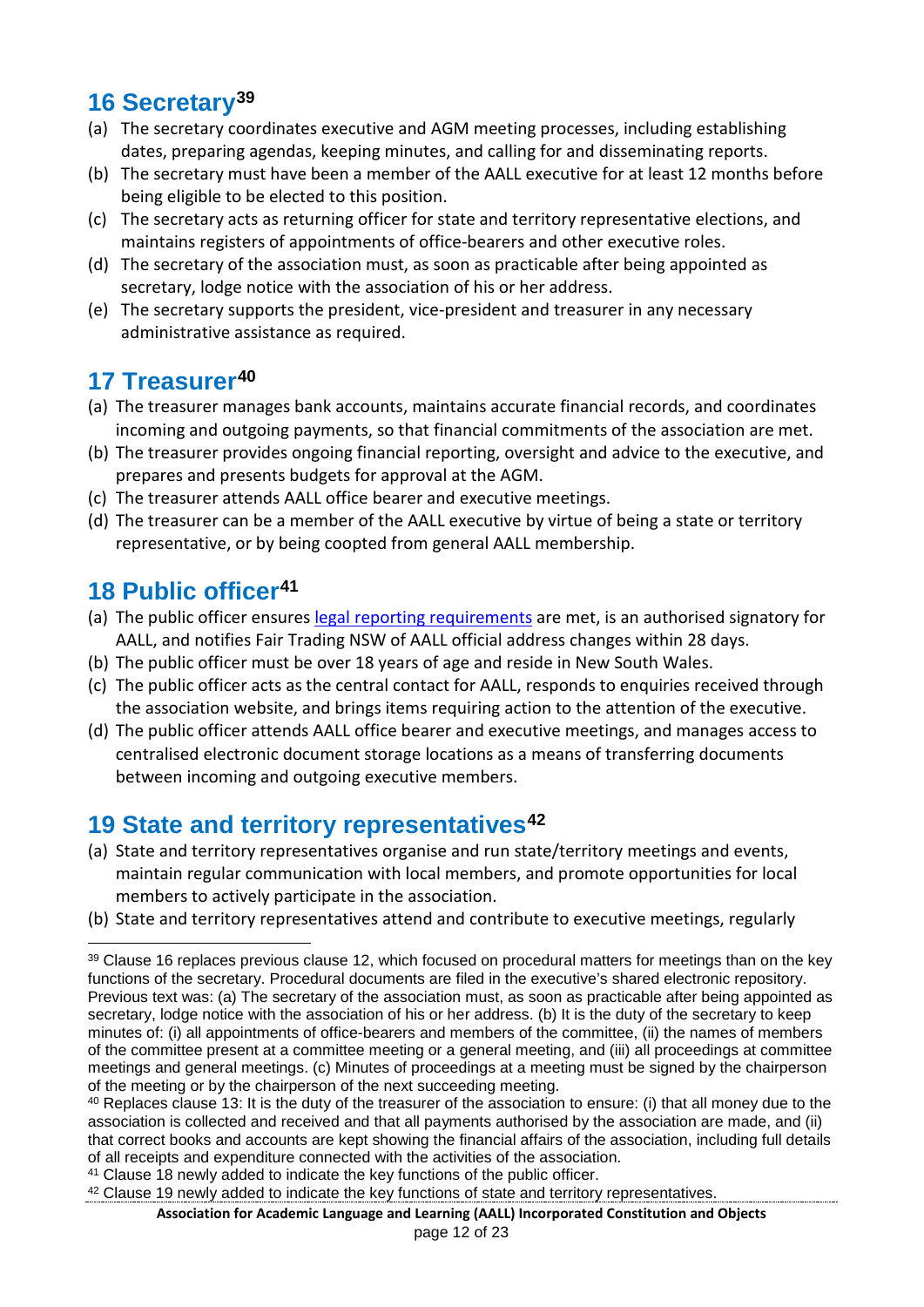report on local activities, and provide state/territory annual reports for the AGM.

- (c) State and territory representatives are pro-active in promoting AALL membership.
- (d) State and territory representatives normally take on one or more national executive leadership roles.

#### <span id="page-12-0"></span>**20 Senior counsels[43](#page-12-3)**

- (a) Senior counsels mentor and support new incoming executive members, lead and contribute to working parties as relevant, and assist with key executive functions as appropriate.
- (b) Senior counsels must have been a member of the AALL executive for at least 2 years before being eligible to be nominated to this position.
- (c) Senior counsels attend executive meetings and AGMS.

#### <span id="page-12-1"></span>**21 Leads of sub-committees, working parties and interest groups[44](#page-12-4)**

- (a) Leads of sub-committees, working parties and interest groups are normally drawn from existing executive members in the first instance, but may also be co-opted to the executive for this purpose. Each Lead is both a member of the executive, and also the chair of their own sub-committee, working party or interest group which has practical aims as well as a strategic national focus.
- (b) Examples of leads of sub-committees are given in sub-clauses 11(e) and 11 (f). Examples of interest groups that the executive may establish and sponsor are those focusing on aspects of ALL practice, e.g. digital and online learning practices lead, STEM practices lead, etc. Working parties may vary in nature, and are formed to enact a particular task (e.g. to assist in reviewing grants) and disbanded when the task is complete.
- (c) Leads of sub-committees, interest groups and working parties attend executive meetings and AGMS, and provide annual reports on their activities.
- (d) Leads are responsible for developing aims that support the AALL mission and goals, having these approved by the executive, establishing and promoting mechanisms whereby other members can join and contribute, and for keeping other members of the executive informed of activities.

#### <span id="page-12-2"></span>**22 Delegation by executive to sub-committee, working groups and/or interest group**

- (a) The executive shall have the power to establish sub-committees, working groups and/or interest groups of the association.The executive may, by instrument in writing, delegate to one or more sub-committees, working groups and/or interest groups (consisting of such member or members of the association as the executive thinks fit) the exercise of such of the functions of the executive as are specified in the instrument, other than:
	- (i) this power of delegation, and
	- (ii) a function which is a duty imposed on the executive by the *Act* or by any other law.
- (b) A function the exercise of which has been delegated to a sub-committee, working group and/or interest group under this clause may, while the delegation remains unrevoked, be exercised from time to time by the sub-committee, working group and/or interest group in accordance with the terms of the delegation.

<span id="page-12-3"></span><sup>43</sup> Clause 20 newly added to indicate the key functions of senior counsels.

<span id="page-12-4"></span><sup>44</sup> Clause 21 newly added to provide further information on the formation of sub-committees, working parties and interest groups, and the responsibilities accorded to these.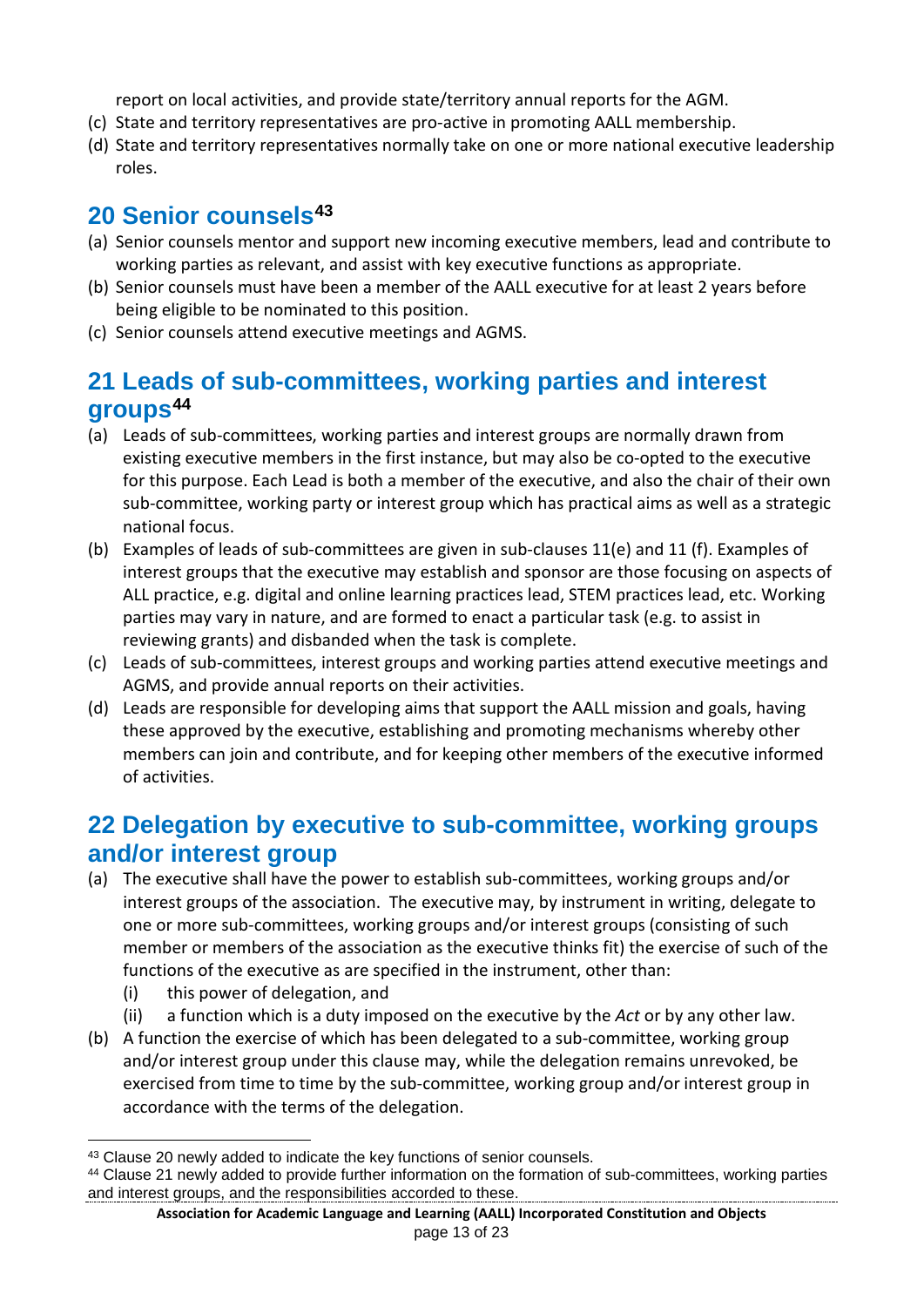- (c) A delegation under this section may be made subject to such conditions or limitations as to the exercise of any function, or as to time or circumstances, as may be specified in the instrument of delegation.
- (d) Despite any delegation under this clause, the executive may continue to exercise any function delegated, in accordance with the constitution of the association.
- (e) Any act or thing done or suffered by a sub-committee, working group and/or interest group acting under this delegation has the same force and effect as it would have if it had been done or suffered by the executive.
- (f) The executive may, by instrument in writing, revoke wholly or in part any delegation under this clause.
- (g) All members of a sub-committee, working group and/or interest group must be financial members of the association.
- (h) A sub-committee, working group and/or interest group will regularly report on its activities to its members and the executive.

#### <span id="page-13-0"></span>**23 Casual vacancies**

- (a) For the purposes of this constitution, a casual vacancy in the office of a member of the executive occurs if the member dies, ceases to be a member of the association, resigns the office, becomes an insolvent under administration within the meaning of the *Corporations Act 2001* of the Commonwealth, or is absent without the consent of the executive from more than one-third of the meetings of the executive held during a period of 12 months<sup>[45](#page-13-3)</sup> or is removed from office by a majority decision of the executive because of actions contrary to the mission and goals of the association or the association's good standing.
- (b) In the event of a vacancy in the membership of the executive, the executive may appoint a member of the association to fill the vacancy and the member so appointed shall hold office until the next election, subject to this constitution, and subject to confirmation by the general meeting following date of the appointment.

#### <span id="page-13-1"></span>**25 Removal of executive member[46](#page-13-4)**

- (a) The association in general meeting may by resolution remove any member of the executive from the office of member before the expiration of the member's term of office and may by resolution appoint another person to hold office until the expiration of the term of office of the member so removed.
- (b) If a member of the executive to whom a proposed resolution referred to in clause (a) relates makes representations in writing to the secretary or president (not exceeding a reasonable length) and requests that the representation be notified to the members of the association, the secretary or the president may send a copy of the representations to each member of the association or, if the representations are not so sent, the member is entitled to require that the representations be read out at the meeting at which the resolution is considered.

#### <span id="page-13-2"></span>**25 Meetings and quorum**

(a) The executive must meet at least four times in each period of 12 months at such place and

<span id="page-13-3"></span> <sup>45</sup> In sub-clause 23(a), changed the period of allowable absences from executive meetings. Previous rules indicated executive members would be removed if they were absent from meetings for 6 months or more. Amended provisions allow instead for excused absences from up to 1/3 of the meetings scheduled across a year.

<span id="page-13-4"></span><sup>46</sup> Title for clause 25 changed from "removal of member" to "removal of executive member" for clarity.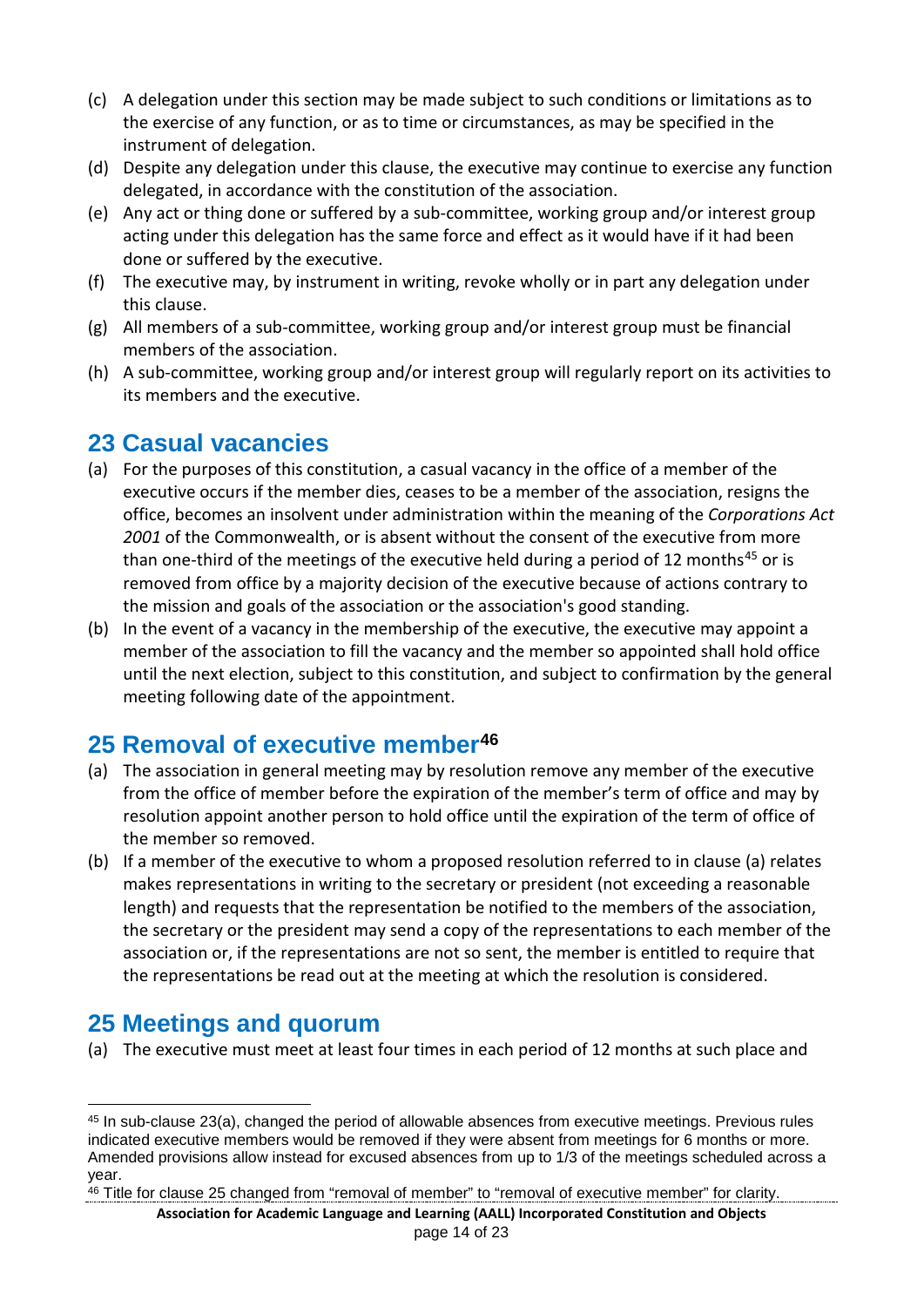time as the executive may determine.<sup>[47](#page-14-1)</sup>

- (b) A schedule of formal business meeting dates and times are normally confirmed at the first executive meeting of the year, and executive members provided at least 2 weeks written notice of any subsequent changes. A call for agenda items is normally sent out 10 days prior to formal business meetings with agendas circulated at least 3 days prior to these<sup>[48](#page-14-2)</sup>. The quorum for executive meetings shall be at least half the total number of executive positions. Decisions of the executive may be taken by voice, show of hands, ballot, postal or electronic vote of its members.
- (c) Additional meetings of the executive may be convened by the president or by any member of the executive.
- (d) Notice of a meeting given under clause (b) must specify the general nature of the business to be transacted at the meeting and no business other than that business is to be transacted at the meeting, except business which the executive members present at the meeting unanimously agree to treat as urgent business.
- (e) If a meeting is un-quorate, discussions can be held in line with the meeting agenda, but resolutions must be endorsed by the next quorate executive meeting.<sup>[49](#page-14-3)</sup>
- (f) At a meeting of the executive:
	- (i) the president or, in the president's absence, the vice-president is to preside, or
	- (ii) if the president and the vice-president are absent or unwilling to act, such one of the remaining members of the executive as may be chosen by the members present at the meeting is to preside.
- (h) An executive meeting may be held at 2 or more venues using any technology approved by the executive that gives each member of the executive a reasonable opportunity to participate. An executive member who participates in an executive meeting using that technology is taken to be present at the meeting and, if the member votes at the meeting, is taken to have voted at the meeting.<sup>50</sup>

#### <span id="page-14-0"></span>**26 Voting and decisions**

- (a) Questions arising at a meeting of the executive or of any sub-committee, working group and/or interest group appointed by the executive are to be determined by a majority of the votes of members of the executive or sub-committee, working group and/or interest group present at the meeting.
- (b) Each member present at a meeting of the executive or of any sub-committee, working group and/or interest group appointed by the executive (including the person presiding at the meeting) is entitled to one vote but, in the event of an equality of votes on any question, the person presiding may exercise a second or casting vote.
- (c) Subject to sub-clause 25(b), the executive may act despite any vacancy on the executive.
- (d) Any act or thing done or suffered, or purporting to have been done or suffered, by the executive or by a sub-committee appointed by the executive, is valid and effectual despite any defect that may afterwards be discovered in the appointment or qualification of any member of the executive or sub-committee, working group and/or interest group.

<span id="page-14-1"></span> $47$  Changed subclause 25(a) to require a minimum of four meetings per year, rather than a minimum of one meeting each year.

<span id="page-14-2"></span> $48$  Subclause 25(b) changed so that dates are normally set ahead for the year (rather than 4 weeks ahead), and timing of changes, calling for agenda items and circulating agendas are established.

<span id="page-14-3"></span><sup>49</sup> Deleted the provision to adjourn meetings to the same day and time the following week if a quorum is not present. A quorum is only required for decisions, not discussion.

<span id="page-14-4"></span> $50$  Sub-clause 25(g) added to outline the use of technology at executive meetings.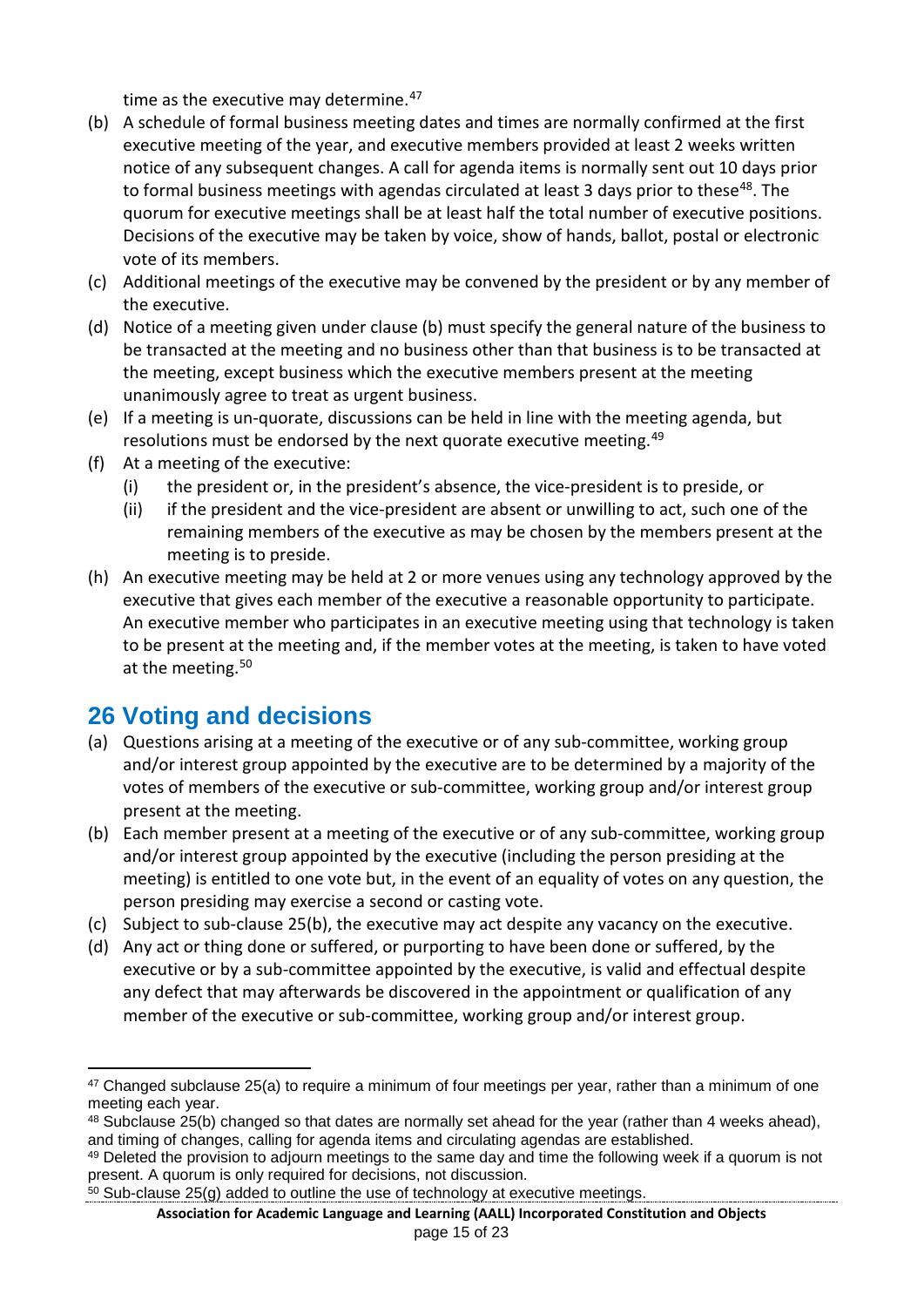# <span id="page-15-0"></span>*Part 4 General meeting*

#### <span id="page-15-1"></span>**27 Annual general meetings – holding of**

- (a) With the exception of the first annual general meeting of the association, the association must, at least once in each calendar year and within the period of 6 months after the expiration of each financial year of the association, convene an annual general meeting of its members.
- (b) The association must hold its first annual general meeting:
	- (i) within the period of 18 months after its incorporation under the *Act*, and
	- (ii) within the period of 6 months after the expiration of the first financial year of the association.
- (c) Clauses (a) and (b) have effect subject to any extension or permission granted by the Commissioner under section 26(3) of the *Act*.

#### <span id="page-15-2"></span>**28 Annual general meetings – calling of and business at**

- (a) The annual general meeting of the association is, subject to the *Act* and to clause 27, to be convened on such date and at such place and time as the executive thinks fit. Normally, AALL will hold a general meeting (GM) during the biennial conference or as decided by the executive, providing that at least 21 days' notice is given to members of the date, and of any documents and resolutions to be considered at the meeting<sup>51</sup>.
- (b) In addition to any other business which may be transacted at an annual general meeting, the business of an annual general meeting is to<sup>52</sup>:
	- (i) confirm the minutes of the last preceding annual general meeting and of any special general meeting held since that meeting;
	- (ii) receive from the executive reports on the activities of the association during the preceding financial year, i.e., reports from the president, the vice-president (grants), state and territory representatives, journal editor lead, conference convenor lead, web development lead, and the leads of other sub-committees, working groups and interest groups, as relevant  $53$ :
	- (iii) receive and consider the statement of income and expenditure and assets and liabilities which is required to be submitted to members under section 26(6) of the Act;
	- (iv) approve the budget;
	- (v) discuss and vote on any other motions/resolutions requiring approval at a general meeting, e.g. changes to the constitution, waivers for continued service on the executive, filling of vacant state and territory roles, new honorary life members, etc.;
	- (vi) formally welcome the incoming executive;
	- (vii) formally thank the outgoing executive; and
	- (viii) recognise outstanding contributions of a member(s), as applicable.<sup>[54](#page-15-7)</sup>

#### <span id="page-15-3"></span>**29 Special general meetings – calling of**

(a) The executive may, whenever all of the office bearers or at least half of the executive<sup>[55](#page-15-8)</sup> think

<span id="page-15-5"></span> $52$  Changed the grammar of sub-clause 28(b) to assist with parallel structures within list items.

<span id="page-15-8"></span><span id="page-15-4"></span> <sup>51</sup> Included in sub-clause 28(a) a minimum notification period to inform members of the AGM date and any resolutions to be considered at the AGM.

<span id="page-15-6"></span> $53$  Listed reports to be tabled at the meeting [sub-clause  $28(b)(ii)$ ].

<span id="page-15-7"></span><sup>&</sup>lt;sup>54</sup> Identified other business to be transacted at the AGM [sub-clause 28(b)(v-viii)] prior to the discussion of any other business.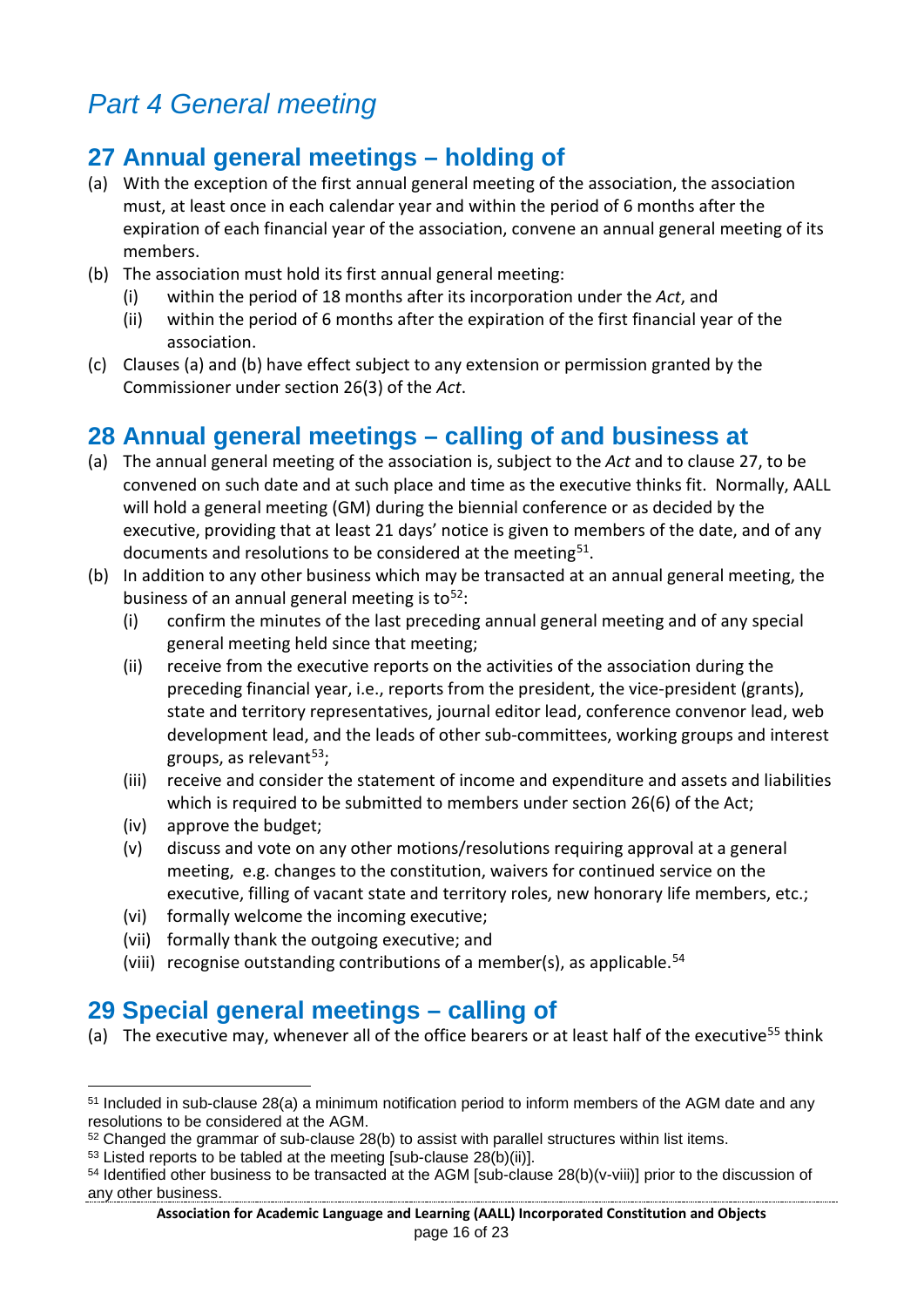fit, convene a special general meeting of the association.

- (b) The executive must, on the requisition of at least ten<sup>[56](#page-16-2)</sup> per cent of the total number of members, convene a special general meeting.
- (c) A requisition of members for a special general meeting:
	- (i) must state the purpose or purposes of the meeting, and
	- (ii) must be signed by the members making the requisition, and
	- (iii) must be lodged with the secretary, and
	- (iv) may consist of several documents in a similar form, each signed by one or more of the members making the requisition.
- (d) If the executive fails to convene a special general meeting to be held within 2 months after that date, or within such a period as would allow a ballot to be taken on changes to the constitution where this is the intention of the petitioners, on which a requisition of members for the meeting is lodged with the secretary, any one or more of the members who made the requisition may convene a special general meeting to be held not later than 3 months after that date.
- (e) For the purposes of sub-clause (c), a requisition may be in electronic form, and a signature may be transmitted, and a requisition may be lodged, by electronic means<sup>57</sup>.
- (e) A special general meeting convened by a member or members as referred to in sub-clause (d) must be convened as nearly as is practicable in the same manner as general meetings are convened by the executive.<sup>[58](#page-16-4)</sup>

#### <span id="page-16-0"></span>**30 Notice**

- (a) Except if the nature of the business proposed to be dealt with at a general meeting requires a special resolution of the association, the secretary must, at least 14 days before the date fixed for the holding of the general meeting, give a notice to each member specifying the place, date and time of the meeting and the nature of the business proposed to be transacted at the meeting.
- (b) If the nature of the business proposed to be dealt with at a general meeting requires a special resolution of the association, the secretary must, at least 21 days before the date fixed for the holding of the general meeting, cause notice to be given to each member specifying, in addition to the matter required under clause (a), the intention to propose the resolution as a special resolution.
- (c) No business other than that specified in the notice convening a general meeting is to be transacted at the meeting except, in the case of an annual general meeting, business which may be transacted under sub-clause 28(b).
- (d) A member desiring to bring any business before a general meeting may give notice in writing of that business to the secretary who must include that business in the next notice calling a general meeting given after receipt of the notice from the member.

## <span id="page-16-1"></span>**31 Procedure**

(a) At a general meeting, no item of business requiring a vote is to be considered fully

 <sup>55</sup> In sub-clause 29(a), identified who within the executive and/or how many members of the executive could resolve to call a special general meeting.

<span id="page-16-2"></span><sup>&</sup>lt;sup>56</sup> In sub-clause 29(b), increased (from 5 to 10 per cent) the number of members who would need to request a special general meeting in order for the executive to convene a special general meeting.

<span id="page-16-3"></span> $57$  Added sub-clause 29(f) to allow for the submission of electronic requisitions.

<span id="page-16-4"></span><sup>58</sup> Deleted "and any member who consequently incurs expenses is entitled to be reimbursed by the association for any expense so incurred" from sub-clause 29(g), as such a provision would be impossible to budget for, and technology can be used to facilitate virtual attendance at the meeting if required.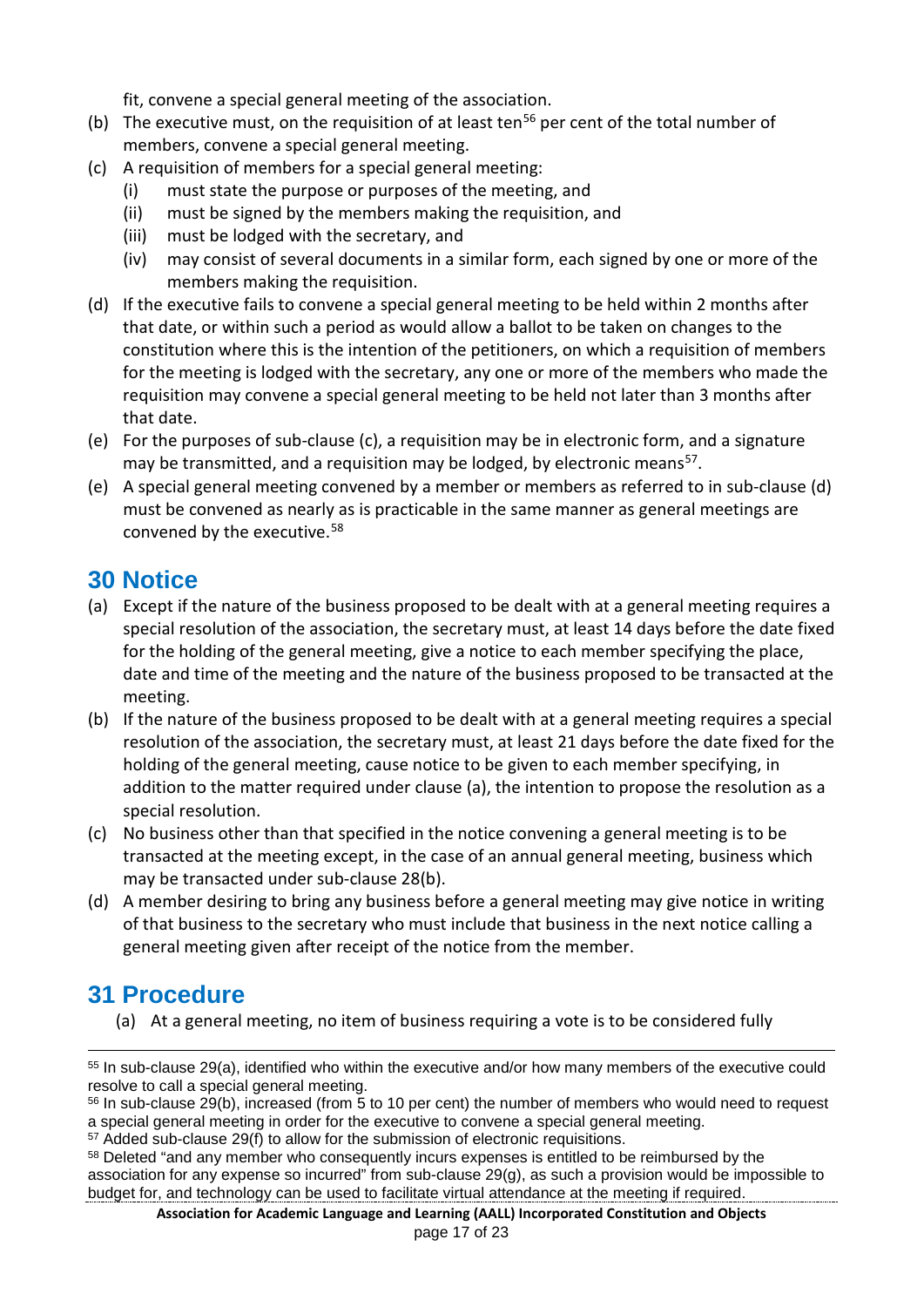transacted and confirmed unless a quorum of members entitled under this constitution to vote is present in-person and/or online during the period of time the meeting is considering that item.[59](#page-17-3)

- (b) Twenty-five members or 25% of the total membership of AALL, whichever shall be the lesser number (being members entitled under this constitution to vote at a general meeting) constitute a quorum for the transaction of the business of a general meeting.<sup>[60](#page-17-4)</sup>
- (c) If a general meeting is unquorate, those present may choose to extend the time for which resolutions are considered for up to a further 21 days, during which online polling can be used to engage other members, or to schedule a new meeting for such purpose, providing that 21 days' notice is given of the rescheduled vote.  $61$

#### <span id="page-17-0"></span>**32 Presiding member**

- (a) The president or, in the president's absence, the vice-president, is to preside as chairperson at each general meeting of the association.
- (b) If the president and the vice-president are absent or unwilling to act, the members present must elect one of their number to preside as chairperson at the meeting.

#### <span id="page-17-1"></span>**33 Adjournment**

- (a) The chairperson of a general meeting at which a quorum is present may, with the consent of the majority of members present at the meeting, adjourn the meeting from time to time and place to place, but no business is to be transacted at an adjourned meeting other than the business left unfinished at the meeting at which the adjournment took place.
- (b) If a general meeting is adjourned for 14 days or more, the secretary must give written or oral notice of the adjourned meeting to each member of the association stating the place, date and time of the meeting and the nature of the business to be transacted at the meeting.
- (c) Except as provided in clauses (a) and (b), notice of an adjournment of a general meeting or of the business to be transacted at an adjourned meeting is not required to be given.

#### <span id="page-17-2"></span>**34 Making of decisions**

- (a) A question arising at a general meeting of the association is to be determined on a
	- (i) show of hands or, if the meeting is one to which clause 38 applies, any appropriate corresponding method that the executive may determine, or
	- (ii) if on the motion of the chairperson or if at least 10 members present at the meeting decide that the question should be determined by a written ballot – a written ballot.
- (b) If the question is to be determined by a show of hands, a declaration by the chairperson that a resolution has, on a show of hands, been carried or carried unanimously or carried by a particular majority or lost, or an entry to that effect in the minute book of the association, is

<span id="page-17-3"></span><sup>59</sup> Change the wording of sub-clause 31(a) to allow for general meetings where options for online asynchronous attendance and voting are provided. Original wording was "No item of business is to be transacted at a general meeting unless a quorum of members entitled under these rules to vote is present during the time of the meeting."

<span id="page-17-4"></span><sup>&</sup>lt;sup>60</sup> Removed "present in person" from sub-clause 31(b).

<span id="page-17-5"></span> $61$  Change sub-clause 31(c) so that rather than the meeting being adjourned for one week if unquorate. options for an extension to voting through online polling, or for scheduling a new meeting to consider the matter are provided. The original wording was "If within half an hour after the appointed time for the commencement of a general meeting a quorum is not present, the meeting: (i) if convened on the requisition of members, is to be dissolved, and (ii) in any other case, is to stand adjourned to the same day in the following week at the same time and (unless another place is specified at the time of the adjournment by the person presiding at the meeting or communicated by written notice to members given before the day to which the meeting is adjourned) at the same place."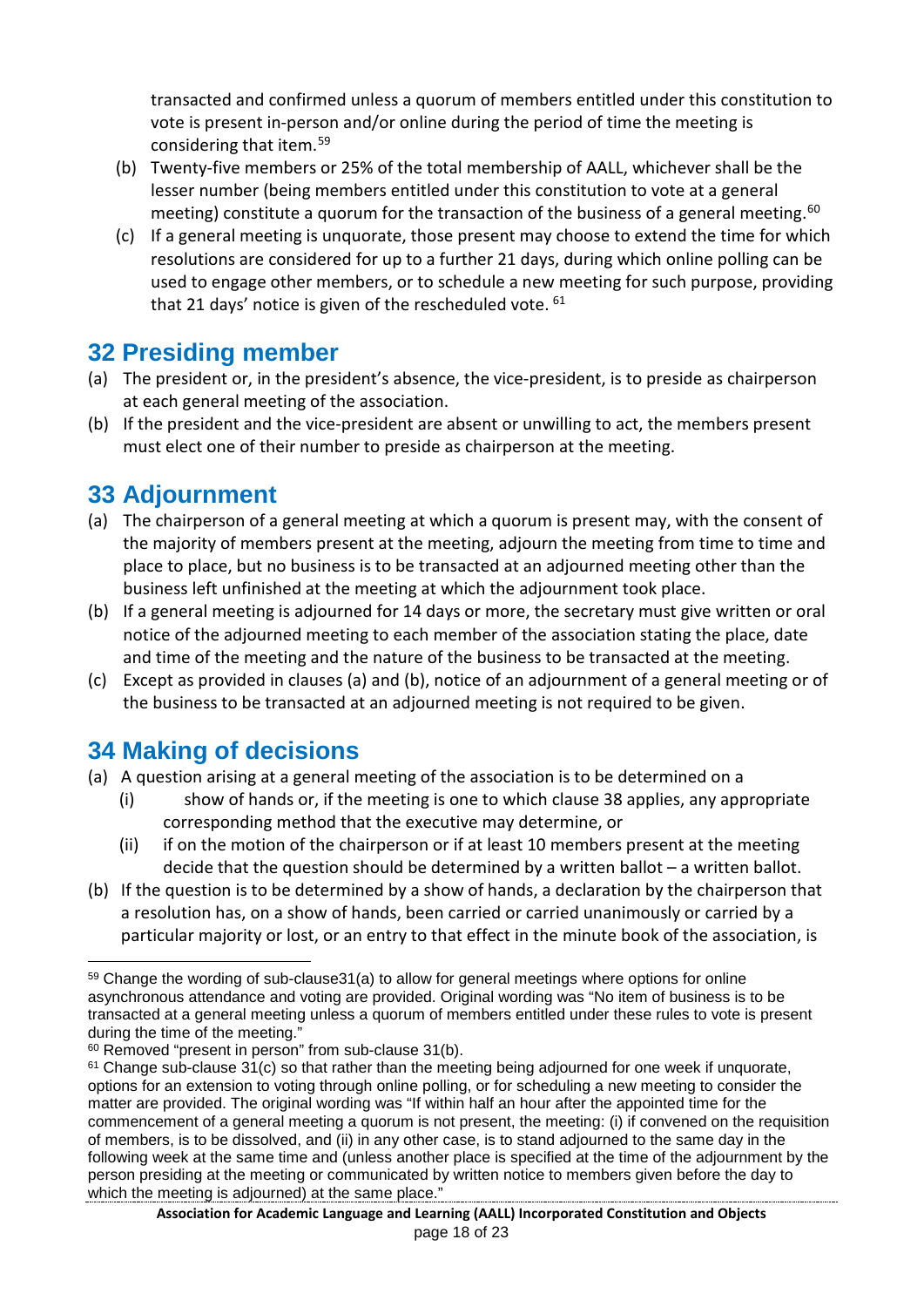evidence of the fact without proof of the number or proportion of the votes recorded in favour of or against that resolution.

- (c) Subclause (b) applies to a method determined by the executive under sub-clause (a)(i) in the same way it applies to a show of hands.<sup>[62](#page-18-2)</sup>
- (d) If a poll is demanded at a general meeting, the poll must be taken;
	- (i) immediately in the case of a poll which relates to the election of the chairperson of the meeting or to the question of an adjournment, or
	- (ii) in any other case, in such manner and at such time before the close of the meeting as the chairperson directs, and the resolution of the poll on the matter is taken to be the resolution of the meeting on that matter.

#### <span id="page-18-0"></span>**35 Special resolution**

A resolution of the association is a special resolution:

- (i) if it is passed by a majority which comprises at least three-quarters of such members of the association as, being entitled under this constitution so to do, vote in person or online<sup>[63](#page-18-3)</sup> at a general meeting of which at least 21 days' written notice specifying the intention to propose the resolution as a special resolution was given in accordance with this constitution, or
- (ii) where it is made to appear to the Commissioner that it is not practicable for the resolution to be passed in the manner specified in paragraph (i), if the resolution is passed in a manner specified by the Commissioner.

#### <span id="page-18-1"></span>**36 Voting**

(a) On any question arising at a general meeting of the association a member has one vote only.

(b) All votes must be given personally or by postal or electronic vote. Proxy voting must not be undertaken at or in respect of a general meeting.<sup>[64](#page-18-4)</sup>

- (c) In the case of an equality of votes on a question at a general meeting, the chairperson of the meeting is entitled to exercise a second or casting vote.
- (d) A member is not entitled to vote at any general meeting of the association unless all money due and payable by the member to the association has been paid.<sup>[65](#page-18-5)</sup>
- (e) At any general meeting the members present may refer any of the business to the membership as a whole by way of a postal or electronic vote. In such cases a summary of the discussion at the general meeting shall be included with all materials sent to members for a vote. A motion requesting a postal or electronic vote is subsidiary and may be made and voted on while a principal motion is pending.
- (f) In the event of such a vote being decided upon, the ballot paper will be distributed within one

<span id="page-18-2"></span><sup>&</sup>lt;sup>62</sup> Changed the wording of sub-clause 34 (a(, (b) and added (c) to reflect changes in the model constitution that have been introduced as a result of use of technology at meetings (clause 38 also added). The original text was "(a) A question arising at a general meeting of the association is to be determined on a show of hands and, unless before or on the declaration of the show of hands a poll is demanded, a declaration by the chairperson that a resolution has, on a show of hands, been carried or carried unanimously or carried by a particular majority or lost, or an entry to that effect in the minute book of the association, is evidence of the fact without proof of the number or proportion of the votes recorded in favour of or against that resolution. (b) At a general meeting of the association, a poll may be demanded by the chairperson or by at least 10 members present in person."

<span id="page-18-3"></span><sup>&</sup>lt;sup>63</sup> Changed sub-clause 35(i) from "vote in person or by proxy" to "vote in person or online" to allow for electronic ballots.

<span id="page-18-4"></span><sup>&</sup>lt;sup>64</sup> Added clarification around proxy voting to sub-clause 36(b).

<span id="page-18-5"></span> $65$  Deleted from sub-clause  $36(d)$  "other than the amount of the annual subscription payable in respect of the then current year" as each member has an individual membership date.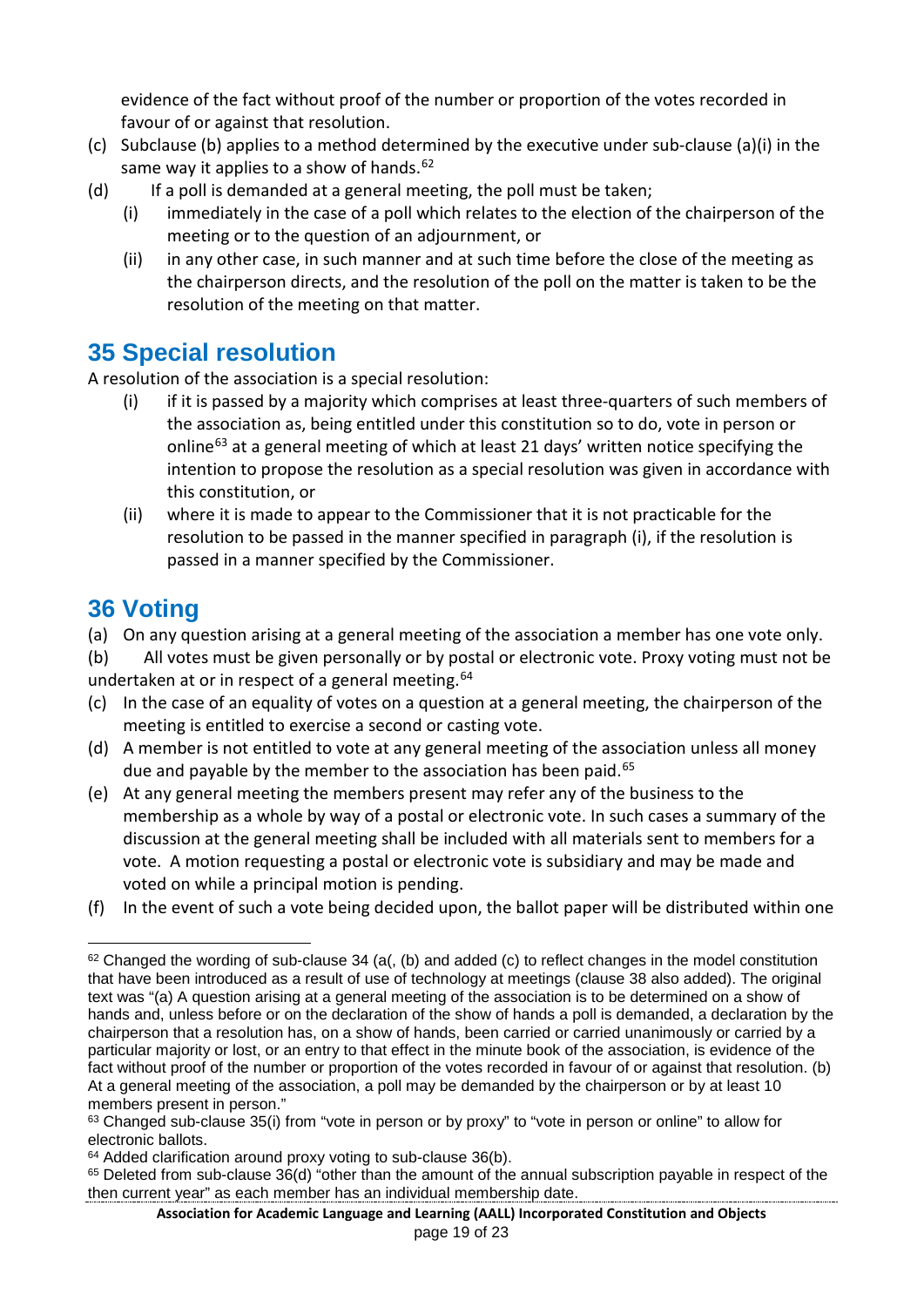month; the closing date for voting will be no more than one month after the distribution of ballot papers; two weeks shall be allowed for the receipt of votes which must bear a datemark no later than midnight on the closing date for voting. Votes received after this time shall be ineligible. The result shall be reported to members within two weeks.

#### <span id="page-19-0"></span>**37 Postal or electronic ballots**

(a) The association may hold a postal or electronic ballot (as the executive determines) to determine any issue or proposal (other than an appeal under clause 9).<sup>[66](#page-19-5)</sup>

#### <span id="page-19-1"></span>**38 Use of technology at general meetings**

- (a) A general meeting may be held at 2 or more venues using any technology approved by the executive that gives each of the association's members a reasonable opportunity to participate.
- (b) A member of an association who participates in a general meeting using that technology is taken to be present at the meeting and, if the member votes at the meeting, is taken to have voted in person.<sup>[67](#page-19-6)</sup>

# <span id="page-19-2"></span>*Part 5 Miscellaneous*

#### <span id="page-19-3"></span>**39 Funds – source**

- (a) The funds of the association are to be derived from annual membership fees, donations and, subject to any resolution passed by the association in general meeting, such other sources as the executive determines.
- (b) All money received by the association must be deposited as soon as practicable and without deduction into association accounts. The association is to maintain an account or accounts at a bank, credit union or building association and/or similar financial institutions that are properly authorised.
- (c) The association must, as soon as practicable after receiving any money, issue an appropriate receipt.
- (d) AALL may receive grants and other monies and may deposit and expend these according to terms laid down by the donor and acceptable to the executive.

#### <span id="page-19-4"></span>**40 Funds – management**

- (a) Subject to any resolution passed by the association in general meeting, the funds of the association are to be used in pursuance of the objects of the association in such manner as the executive determines.
- (b) All revenue received by AALL shall be used entirely for the work of AALL and its administration. Its bank account shall be in credit at all times.<sup>[68](#page-19-7)</sup> Such funds shall be used to further the mission and goals of AALL.
- (c) All payments made by electronic funds transfer must be electronically authorised by any 2 authorised signatories. In addition, all cheques, drafts, bills of exchange, promissory notes and other negotiable instruments must be signed by any 2 authorised signatories $69$ .

<span id="page-19-5"></span> <sup>66</sup> Clause 37 added from the model constitution.

<span id="page-19-6"></span><sup>&</sup>lt;sup>67</sup> Clause 38 added from the model constitution.

<span id="page-19-8"></span><span id="page-19-7"></span><sup>&</sup>lt;sup>68</sup>Added to sub-clause 40(b) "and its administration. Its bank account shall be in credit at all times." <sup>69</sup> Shortened "any 2 of the members of the committee, members of the association, or employees of the association who have been authorised to do so by the committee" to "any 2 authorised signatories."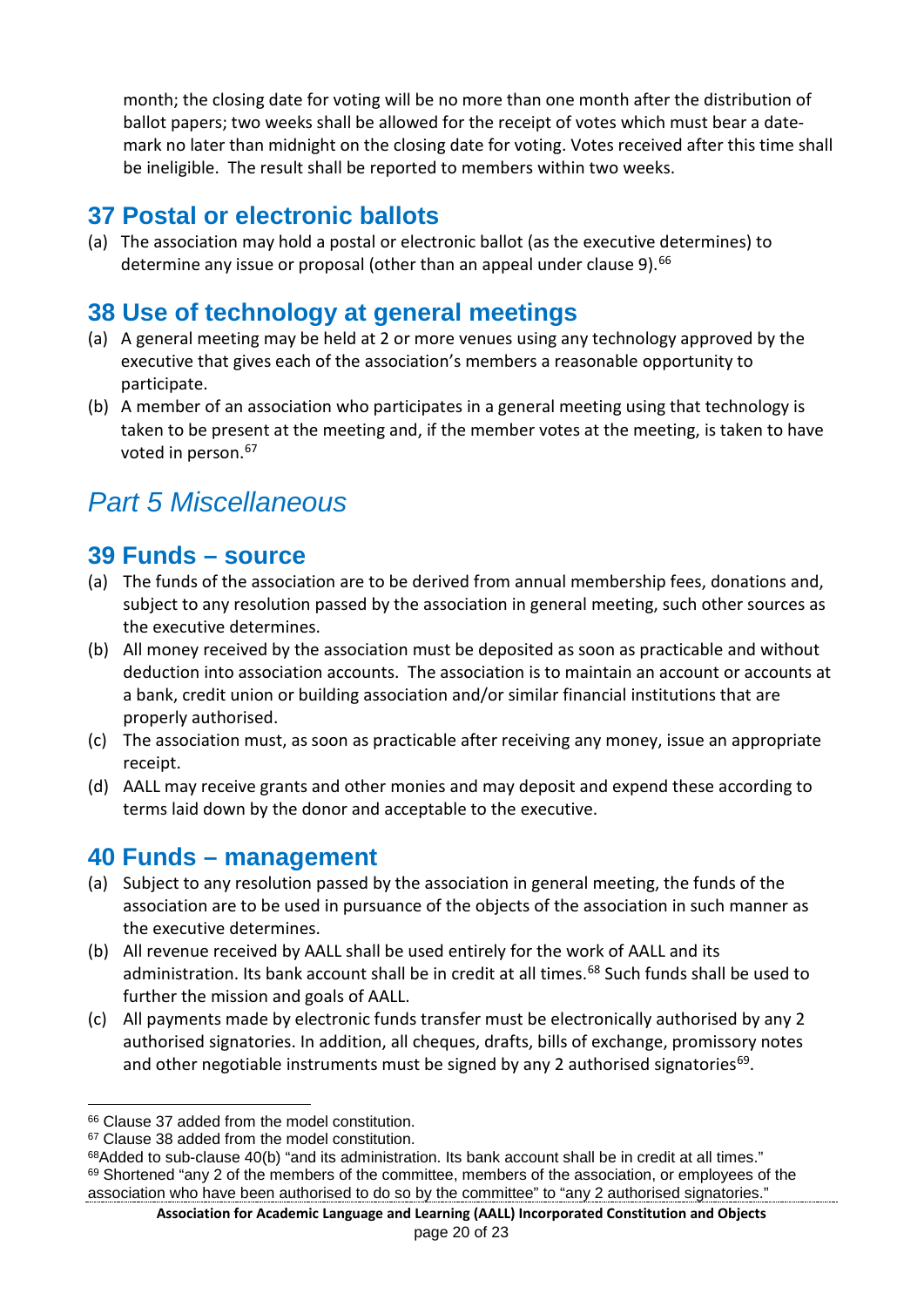- (d) No part of the income of AALL shall be paid to any member of AALL, except that the executive and others may be reimbursed for necessary expenses incurred in carrying out AALL business, and that the recipients for competitive AALL grants may receive bona fide compensation for services rendered on behalf of the association in completing their competitive grant projects<sup>[70](#page-20-1)</sup>. Employees shall be fairly and reasonably compensated for services in carrying out AALL responsibilities.
- (e) A copy of the budget as recommended by the executive shall be distributed at or before the general meeting for discussion and approval at that meeting.
- (f) The executive shall have the power to return monies to sub-committees, working groups and/or interest groups. Such monies shall be spent only in accordance with the provisions of clause 40.
- (g) The executive shall recommend procedures for the management of the biennial conference, sub-committee, working group and/or interest group finances and will require the production of financial reports at appropriate times determined by the executive. Neither AALL nor the executive will be responsible for financial commitments of any member or groups of members unless prior approval of the commitment has been given by the executive.

#### <span id="page-20-0"></span>**41 Alteration of objects and constitution**

- (a) The statement of objects and this constitution may be altered, rescinded or added to only by a special resolution of the association. *Amendments to the constitution may be initiated in any of the following ways:*
	- (i) the executive may formulate a proposal
	- (ii) the president may appoint a special committee to formulate a proposal
	- (iii) any ten members of AALL may formulate and submit a proposal
- (b) Irrespective of how they are initiated, proposed amendments to the constitution must be submitted by the executive to the membership at large; the executive may choose to attach a recommendation for or against the changes. Proposed amendments to the constitution not initiated by the executive shall be submitted to the membership in their original form and shall not be amended by the executive.
- (c) The constitution shall be amended by a voice, show of hands, or ballot vote at a general meeting of the association of which notice has been given to members no later than 21 days on which the meeting is held, or in a postal or electronic ballot conducted by the association $71$ .
- (d) 21 days' notice<sup>[72](#page-20-3)</sup> of the proposed amendments must be given before the ballot is taken.
- (e) The adoption of amendments to the constitution is by an affirmative vote by at least three quarters of those members voting.
- (f) An amendment to the constitution shall become effective immediately it is adopted, unless an alternative date has been set as part of the proposed amendment and has been accepted through the process outlined above.
- (g) An application for registration of a change in the association's constitution is to be made by

<span id="page-20-1"></span> <sup>70</sup> Added "and that the recipients for competitive AALL grants may receive bona fide compensation for services rendered on behalf of the association in completing their competitive grant projects" to enable members who are not in paid employment or are retired to be eligible for competitive grant projects.

<span id="page-20-2"></span> $71$  Changed sub-clause 41(c) from "at a general meeting by a voice, show of hands, or ballot vote" to "by a voice, show of hands, or ballot vote at a general meeting of the association of which notice has been given to members no later than 21 days on which the meeting is held, or in a postal or electronic ballot conducted by the association."

<span id="page-20-3"></span><sup>72</sup> Changed "Three months' notice" to "21 days' notice" in sub-clause 41(d).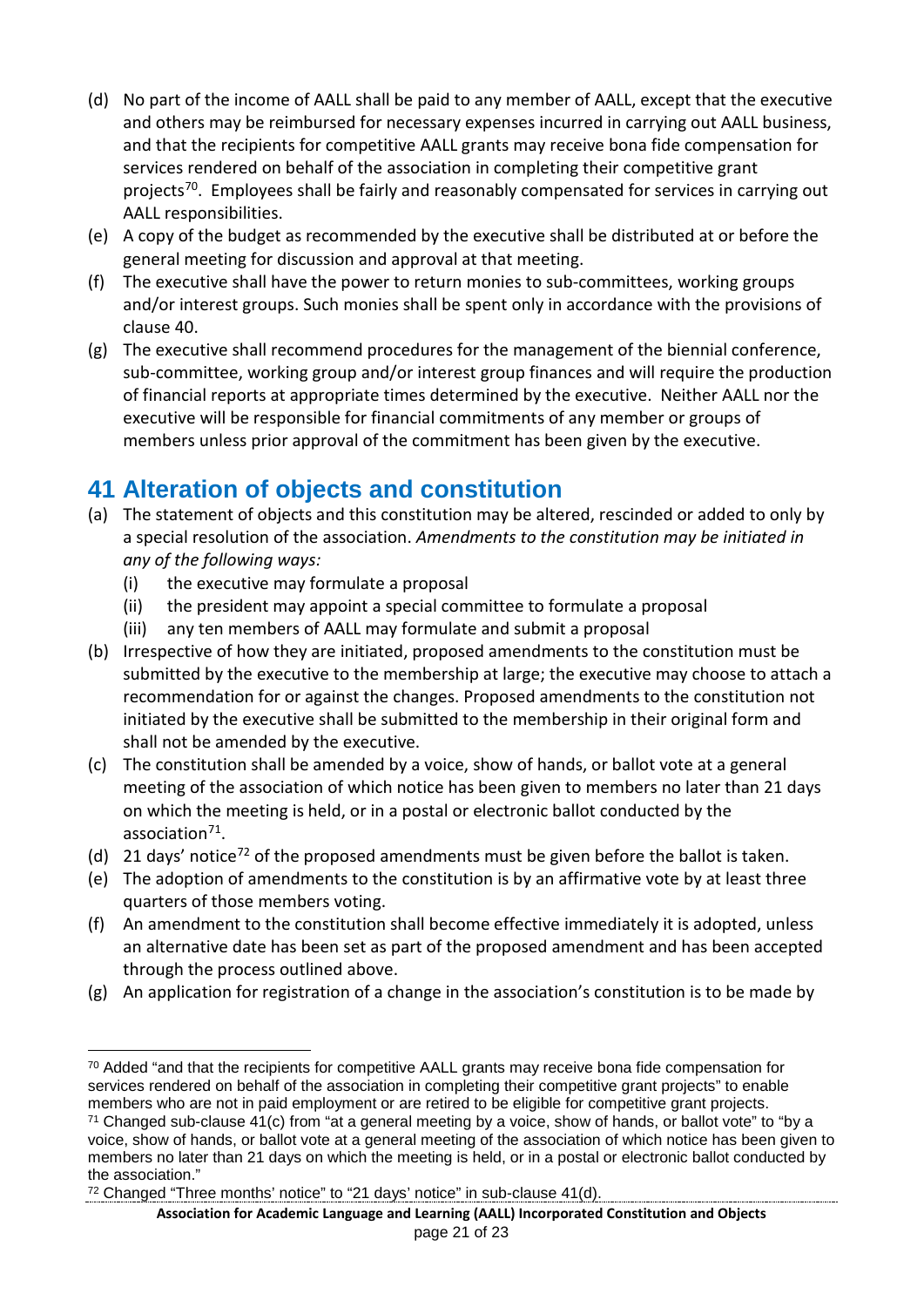the public officer or another executive member in accordance with section 10 of the Act.<sup>[73](#page-21-4)</sup>

#### <span id="page-21-0"></span>**42 Custody of books[74](#page-21-5)**

Except as otherwise provided by this constitution, the public officer must keep in his or her custody or under his or her control all records, books and other documents relating to the association.

#### <span id="page-21-1"></span>**43 Inspection of books**

- (a) The following documents must be open to inspection, free of charge, by a member of the association at any reasonable hour:
	- (i) records, books and other financial documents of the association,
	- (ii) this constitution,
	- (iii) minutes of all executive meetings and general meetings of the association.
- (b) Despite sub-clause (a), the executive may refuse to permit a member of the association to inspect or obtain a copy of records of the association that relate to confidential, personal, employment, commercial or legal matters or where to do so may be prejudicial to the interests of the association.[75](#page-21-6)

#### <span id="page-21-2"></span>**44 Service of notices**

- (a) For the purpose of this constitution, a notice may be served on or given to a person:
	- (i) by delivering it to the person personally, or
	- (ii) by sending it by pre-paid post to the address of the person, or
	- (iii) by sending it by facsimile transmission or some other form of electronic transmission to an address specified by the person for giving or serving the notice.
- (b) for the purpose of this constitution, a notice is taken, unless the contrary is proved, to have been given or served:
	- $(i)$  in the case of a notice given or served personally, on the date on which it is received by the addressee, and
	- (ii) in the case of a notice sent by pre-paid post, on the date when it would have been delivered in the ordinary course of post, and
	- (iii) in the case of a notice sent by facsimile transmission or some other form of electronic transmission, on the date it was sent, or if the machine from which the transmission was sent produces a report indicating that the notice was sent on a later date, on that date.

#### <span id="page-21-3"></span>**45 Biennial conference**

(a) A biennial conference shall be held to further the mission and goals of AALL, unless exceptional circumstances acknowledged and confirmed by a general meeting prevent this

<span id="page-21-4"></span><sup>&</sup>lt;sup>73</sup> Added sub-clause 41(d) from the model constitution to indicate the legal requirement to lodge the change with Fair Trading NSW.

<span id="page-21-5"></span> $74$  Deleted a reference to the common seal, which is no longer used by AALL or most other associations. This reference was "The common seal of the association must be kept in the custody of the public officer. (b) The common seal must not be affixed to any instrument except by the authority of the committee and the affixing of the common seal must be attested by the signatures either of 2 members of the committee or of 1 member of the committee and of the public officer or secretary."

<span id="page-21-6"></span><sup>75</sup> Changed clause 43 from "The records, books and other documents of the association must be open to inspection, free of charge, by a member of the association at any reasonable hour" to wording based on the model constitution. This indicates what these documents are and adds a right to refusal under certain conditions.